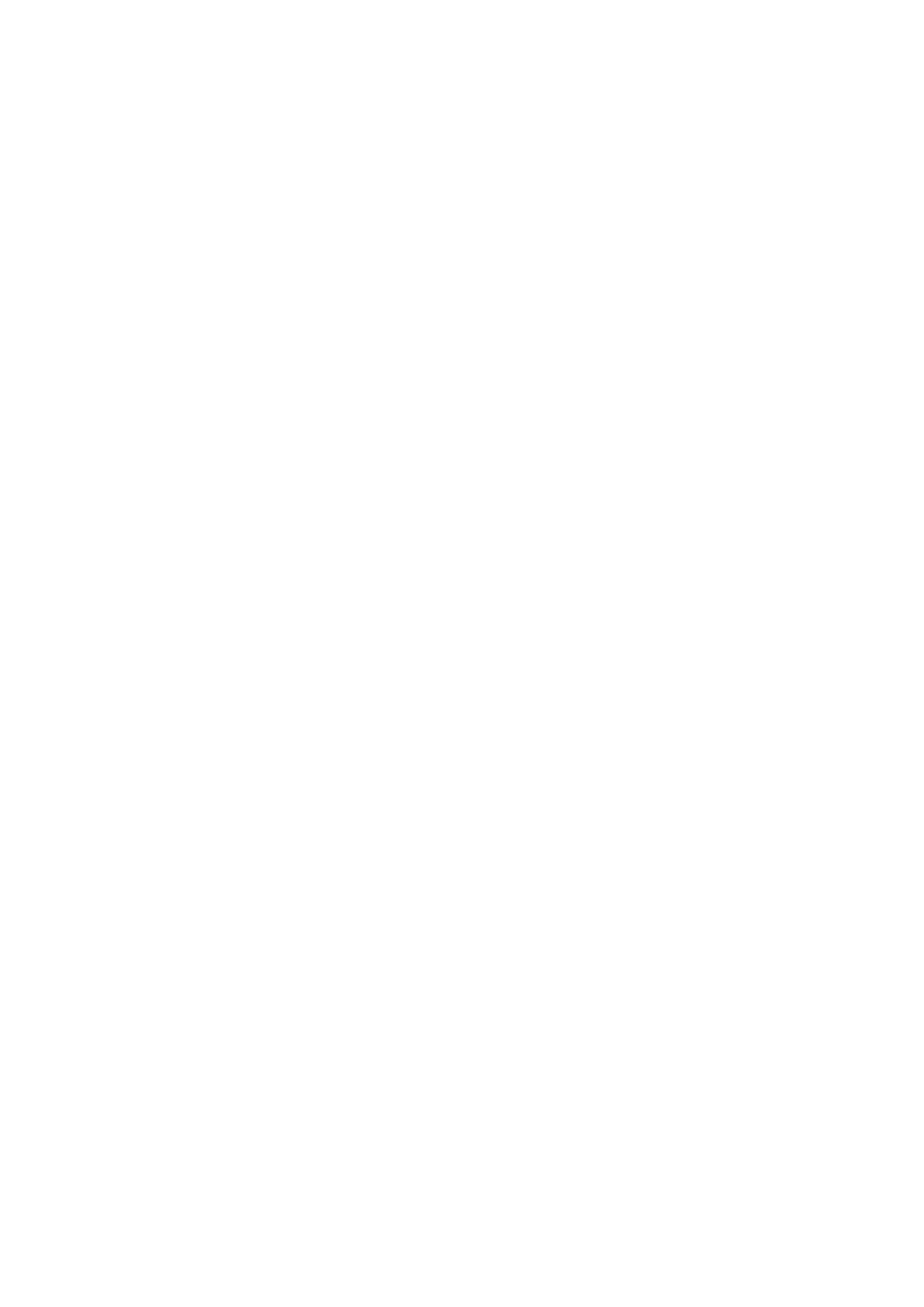## **Contents**

| 1              |                                                                   |  |  |
|----------------|-------------------------------------------------------------------|--|--|
|                |                                                                   |  |  |
|                |                                                                   |  |  |
|                |                                                                   |  |  |
|                |                                                                   |  |  |
| $\overline{2}$ |                                                                   |  |  |
|                |                                                                   |  |  |
|                |                                                                   |  |  |
| 3              |                                                                   |  |  |
|                |                                                                   |  |  |
|                | Amendment of Sexual Offences (Evidence and Procedure) Act 1983 14 |  |  |
|                |                                                                   |  |  |
|                |                                                                   |  |  |
|                |                                                                   |  |  |
|                |                                                                   |  |  |
|                |                                                                   |  |  |
|                |                                                                   |  |  |
|                |                                                                   |  |  |
|                |                                                                   |  |  |
|                |                                                                   |  |  |
|                |                                                                   |  |  |
|                |                                                                   |  |  |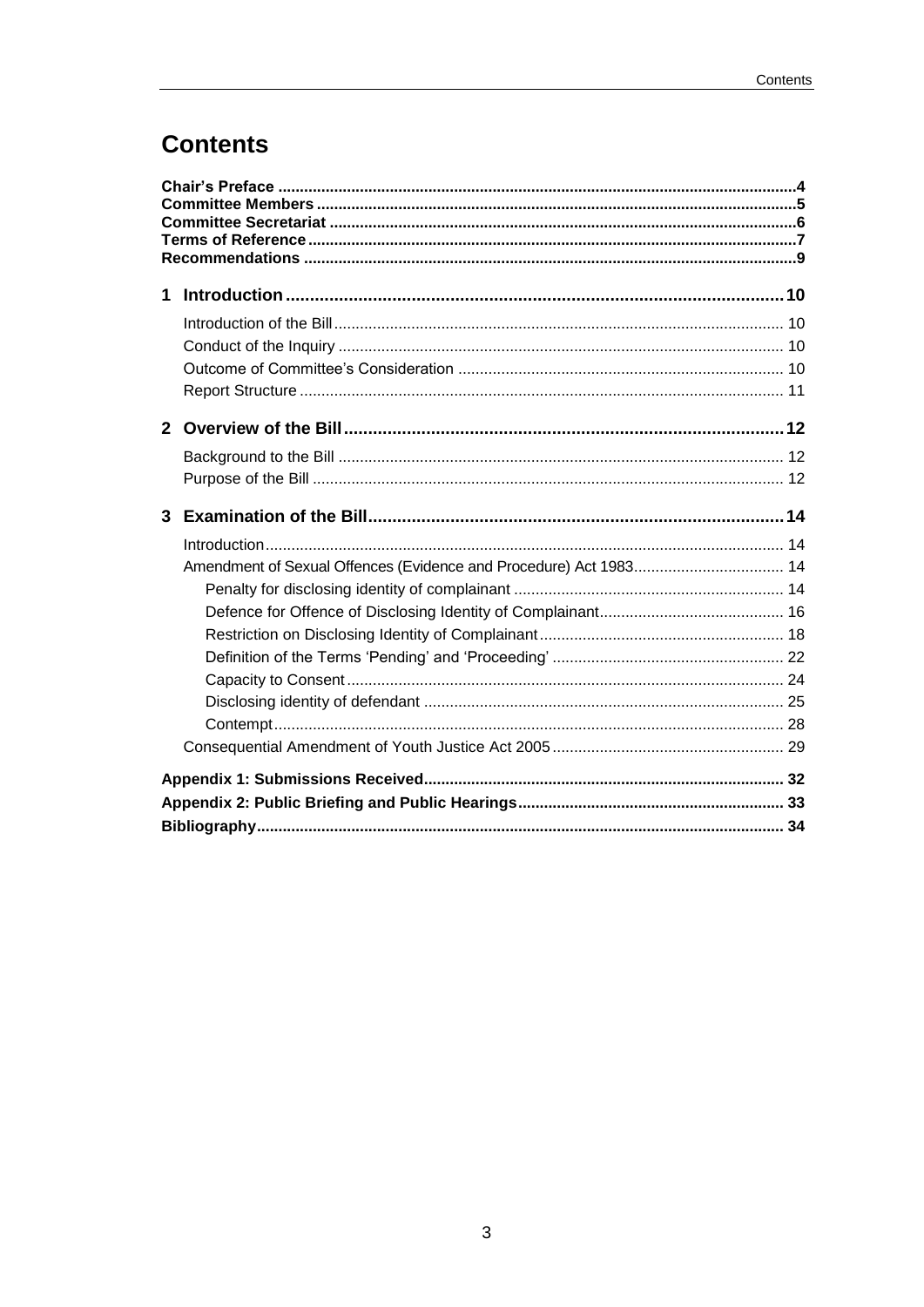## <span id="page-3-0"></span>**Chair's Preface**

This report details the Committee's findings regarding its examination of the Sexual Offences (Evidence and Procedure) Amendment Bill 2019. The primary purpose of the Bill is to amend the *Sexual Offences (Evidence and Procedure) Act 1983* to enable complainants of sexual offences to consent to being identified in a publication, statement or representation provided that consent is provided in writing; the complainant is an adult at the time of giving consent; and the proposed publication, statement or representation does not identify, directly or indirectly, another complainant unless that other complainant has also given consent.

The Committee received ten submissions to its inquiry, all of which supported the introduction of amendments to the *Sexual Offences (Evidence and Procedure) Act 1983.* However, several issues were raised regarding the drafting of the proposed amendments. In particular, concern was raised by a number of submitters regarding the extent to which the Bill, as drafted, achieves its objectives of modernising the legislation, bringing the Northern Territory "into line with other jurisdictions", and "giving the survivor a voice, autonomy and control in a situation where control has been taken away from them" as stated by the Hon Nicole Manison MLA in introducing the Bill.<sup>1</sup>

While the Committee has recommended that the Assembly pass the Bill, it has proposed a number of amendments as set out in recommendations 2 - 6. To summarise, recommendation 2 proposes that the monetary penalty for the offence in section 6(1) be increased to more accurately reflect the seriousness of the offence and comparable offence provisions in other jurisdictions. Consistent with other jurisdictions, recommendations 3 and 5 propose amendments to remove the restriction on a complainant's ability to consent to the publication of their identity at any time in proposed section 6(2)(a), and the blanket prohibition on disclosure of a defendant's identity in proposed section 7. Recommendations 4 and 6 seek to ensure that the Bill is unambiguous and drafted in a sufficiently clear and precise manner.

On behalf of the Committee, I would like to thank all those who made submissions or appeared before the Committee. Their advice and commentary was particularly insightful and of great assistance to the Committee in its examination of the Bill. The Committee also thanks the Department of the Attorney-General and Justice for their advice. I also thank my fellow Committee members for their bipartisan commitment to the legislative review process.

Tony SIEVERS

**Mr Tony Sievers MLA Chair**

<sup>1</sup> Hon Nicole Manison MLA, Treasurer, *Draft Daily Hansard – Thursday 28 November 2019,*  [https://www.territorystories.nt.gov.au/jspui/handle/10070/755088,](https://www.territorystories.nt.gov.au/jspui/handle/10070/755088) p.8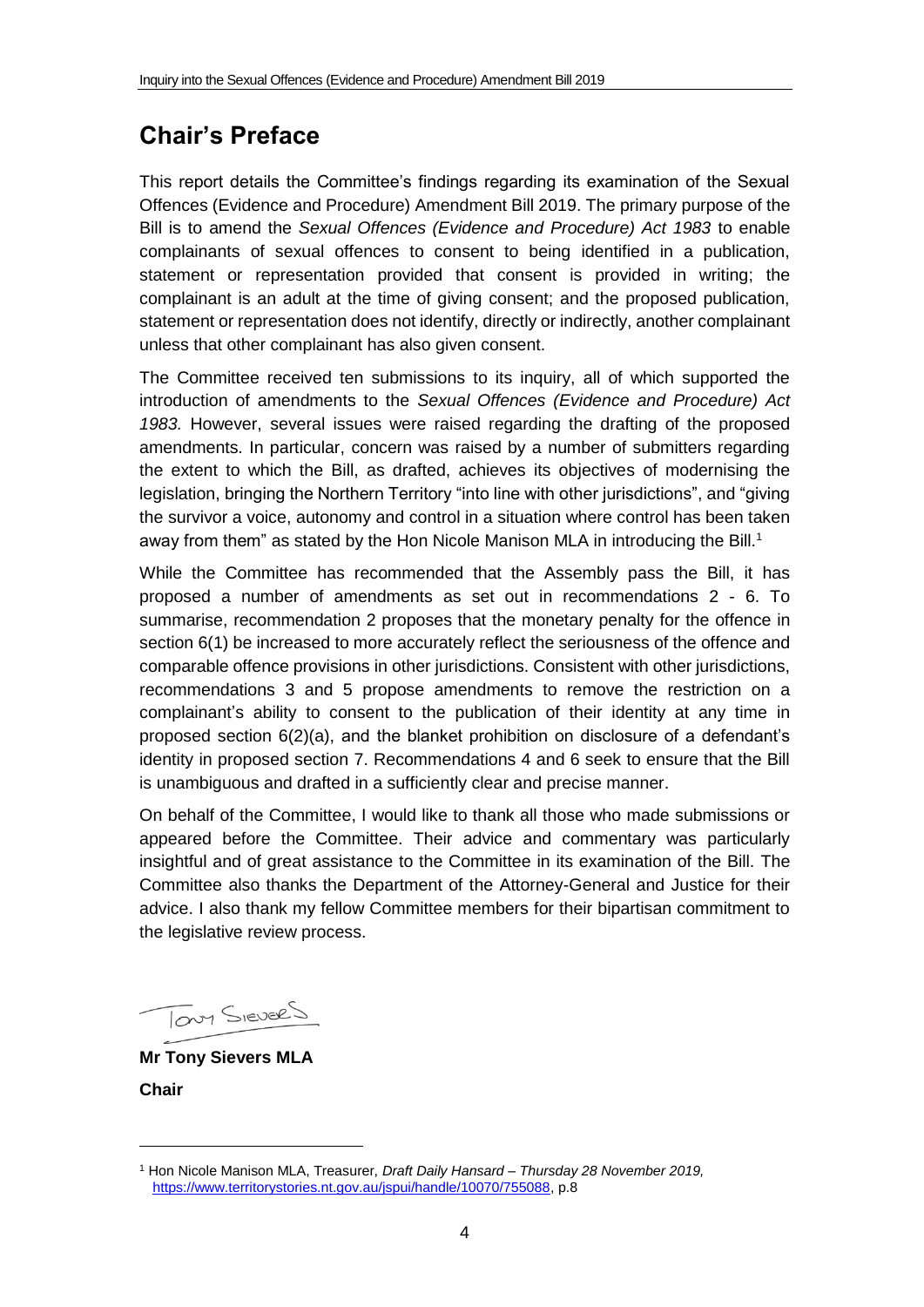## <span id="page-4-0"></span>**Committee Members**

|                                                                                               | <b>Mr Tony Sievers</b>                                |                                        |  |  |
|-----------------------------------------------------------------------------------------------|-------------------------------------------------------|----------------------------------------|--|--|
|                                                                                               | Member for Brennan                                    |                                        |  |  |
|                                                                                               | Party:                                                | <b>Territory Labor</b>                 |  |  |
|                                                                                               | <b>Committee Membership</b>                           |                                        |  |  |
|                                                                                               | Standing:                                             | House, Public Accounts                 |  |  |
|                                                                                               | Sessional:                                            | Legislation Scrutiny Committee         |  |  |
|                                                                                               | Chair:                                                | <b>Legislation Scrutiny Committee</b>  |  |  |
|                                                                                               | <b>Ms Sandra Nelson MLA</b><br>Member for Katherine   |                                        |  |  |
|                                                                                               | Party:                                                | <b>Territory Labor</b>                 |  |  |
|                                                                                               | <b>Parliamentary Position</b>                         | <b>Acting Deputy Speaker</b>           |  |  |
|                                                                                               | <b>Committee Membership</b>                           |                                        |  |  |
|                                                                                               | Sessional:                                            | Legislation Scrutiny                   |  |  |
|                                                                                               | Deputy Chair:                                         | <b>Legislation Scrutiny</b>            |  |  |
|                                                                                               | Mr Joel Bowden MLA<br>Member for Johnston             |                                        |  |  |
|                                                                                               | Party:                                                | <b>Territory Labor</b>                 |  |  |
|                                                                                               | <b>Committee Membership</b>                           |                                        |  |  |
|                                                                                               | Sessional:                                            | Legislation Scrutiny                   |  |  |
|                                                                                               | <b>Mrs Lia Finocchiaro MLA</b><br>Member for Spillett |                                        |  |  |
|                                                                                               | Party:                                                | Country Liberals                       |  |  |
|                                                                                               | Parliamentary Position:                               | Leader of the Opposition               |  |  |
|                                                                                               | <b>Committee Membership</b>                           |                                        |  |  |
|                                                                                               | Standing:                                             | Privileges                             |  |  |
|                                                                                               | Sessional:                                            | <b>Legislation Scrutiny</b>            |  |  |
|                                                                                               | <b>Mrs Robyn Lambley MLA</b><br>Member for Araluen    |                                        |  |  |
|                                                                                               | Party:                                                | Independent                            |  |  |
|                                                                                               | Parliamentary Position:                               | <b>Acting Deputy Speaker</b>           |  |  |
|                                                                                               | <b>Committee Membership</b>                           |                                        |  |  |
|                                                                                               | Standing:                                             | Standing Orders and Members' Interests |  |  |
|                                                                                               | Sessional:                                            | Legislation Scrutiny                   |  |  |
| Note: Pursuant to Standing Order 181, on Tuesday 10 March Member for Karama, Ms Ngaree Ah Kit |                                                       |                                        |  |  |

MLA was discharged from the Committee and replaced by Member for Johnston, Mr Joel Bowden MLA.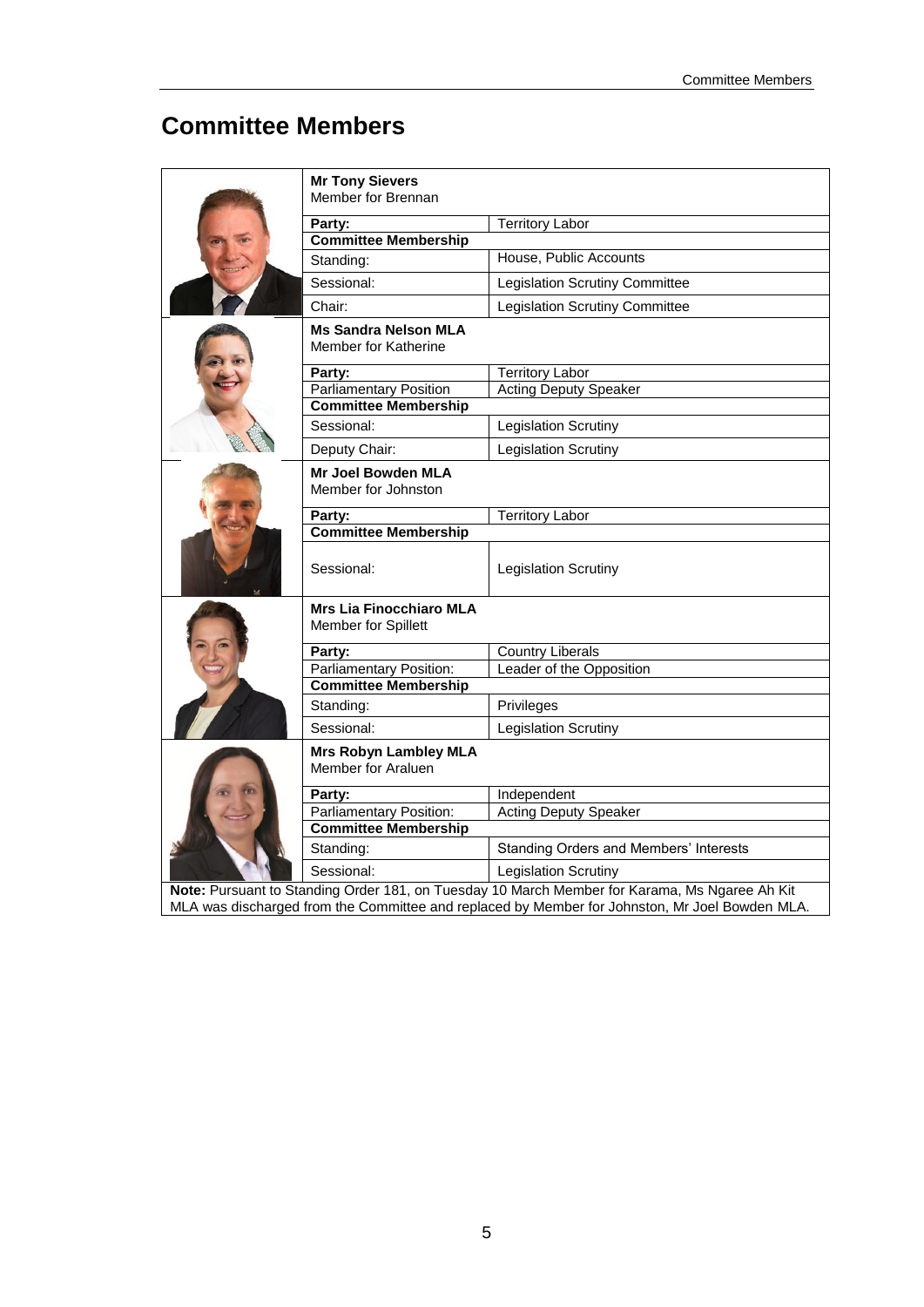## <span id="page-5-0"></span>**Committee Secretariat**

| <b>Committee Secretary:</b>      | Julia Knight                |
|----------------------------------|-----------------------------|
| Administration/Research Officer: | Melissa Campaniello         |
| <b>Administration Assistant:</b> | Kim Cowcher                 |
| Contact Details:                 | GPO Box 3721 DARWIN NT 0801 |
|                                  | Tel: +61 08 8946 1485       |
|                                  | Email: LSC@nt.gov.au        |

## **Acknowledgements**

The Committee acknowledges the individuals and organisations that provided written submissions or oral evidence at public hearings.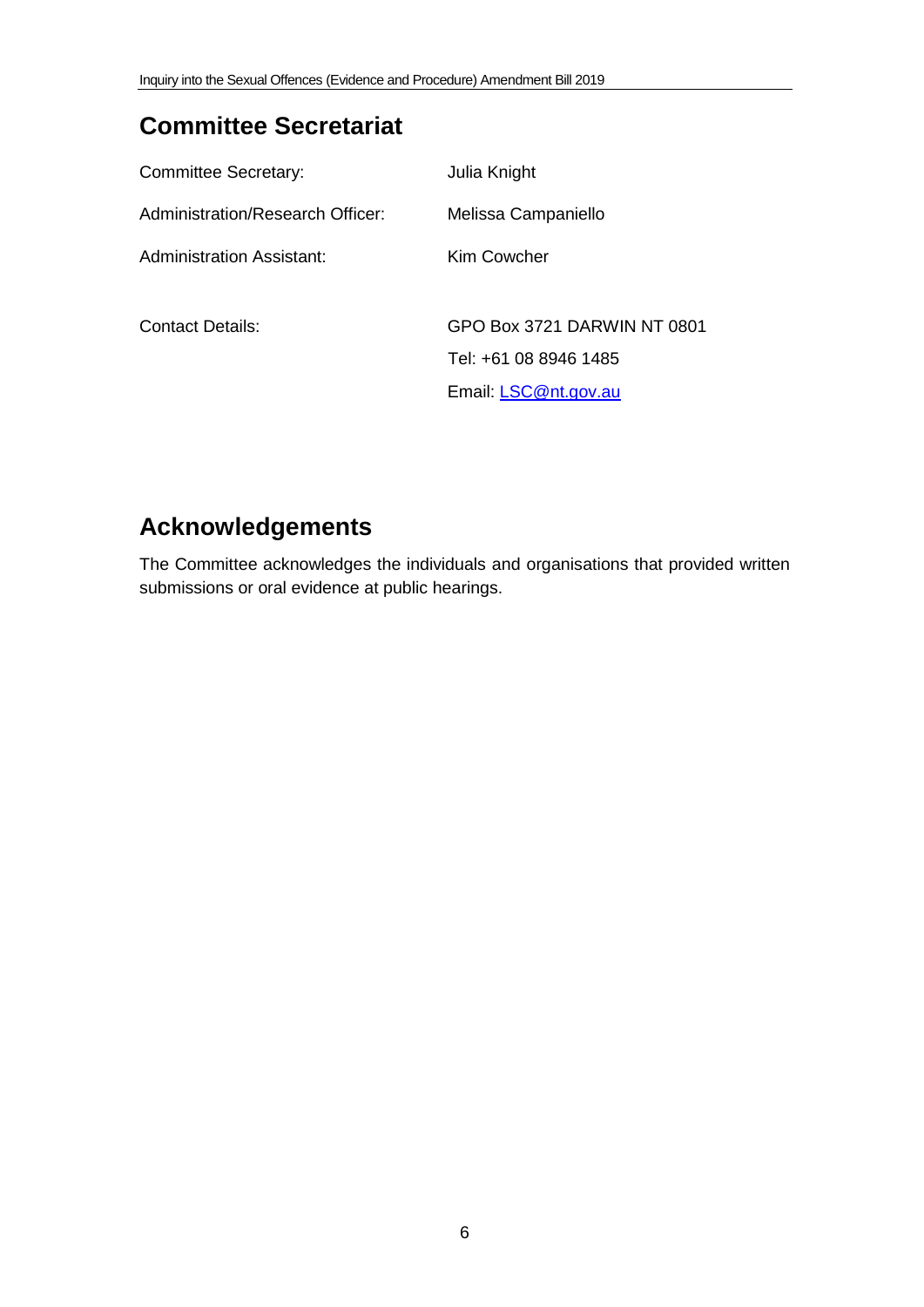### <span id="page-6-0"></span>**Terms of Reference**

#### **Sessional Order 13**

#### *Establishment of Legislation Scrutiny Committee*

- (1) Standing Order 178 is suspended.
- (2) The Assembly appoints a Legislation Scrutiny Committee.
- (3) The ordinary membership of the scrutiny committee will comprise three Government Members, one Opposition Member nominated to the Speaker in writing by the respective Whip and one non-party aligned Member to be appointed by motion.

The Committee's membership will be supplemented by alternate members who may be nominated to participate at meetings and undertake a role on the committee in the place of ordinary committee members. The nomination of alternate committee members will be in writing by the ordinary member to the committee chair.

Alternate Committee members must be from the same category of Members of the Assembly as the ordinary member nominating them such as the same political party or a non-party aligned Member.

- (4) The functions of the scrutiny committee shall be to inquire and report on:
	- (a) any matter referred to it:
		- (i) by the Assembly;
		- (ii) by a Minister; or
		- (iii) on its own motion.
	- (b) any bill referred to it by the Assembly;
	- (c) in relation to any bill referred by the Assembly:
		- (i) whether the Assembly should pass the bill;
		- (ii) whether the Assembly should amend the bill;
		- (iii) whether the bill has sufficient regard to the rights and liberties of individuals, including whether the bill:
			- (A) makes rights and liberties, or obligations, dependent on administrative power only if the power is sufficiently defined and subject to appropriate review; and
			- (B) is consistent with principles of natural justice; and
			- (C) allows the delegation of administrative power only in appropriate cases and to appropriate persons; and
			- (D) does not reverse the onus of proof in criminal proceedings without adequate justification; and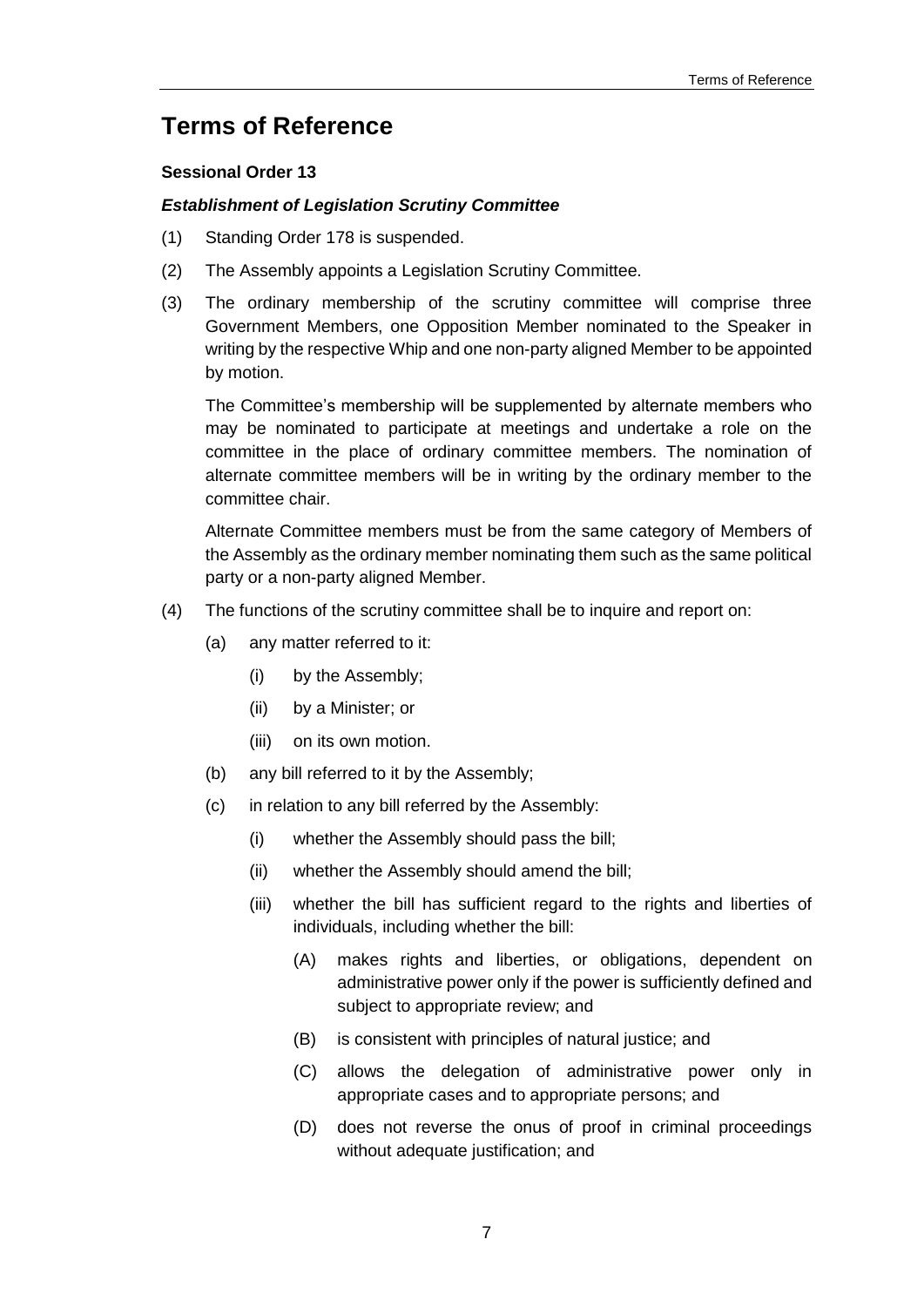- (E) confers powers to enter premises, and search for or seize documents or other property, only with a warrant issued by a judge or other judicial officer; and
- (F) provides appropriate protection against self-incrimination; and
- (G) does not adversely affect rights and liberties, or impose obligations, retrospectively; and
- (H) does not confer immunity from proceeding or prosecution without adequate justification; and
- (I) provides for the compulsory acquisition of property only with fair compensation; and
- (J) has sufficient regard to Aboriginal tradition; and
- (K) is unambiguous and drafted in a sufficiently clear and precise way.
- (iv) whether the bill has sufficient regard to the institution of Parliament, including whether the bill:
	- (A) allows the delegation of legislative power only in appropriate cases and to appropriate persons; and
	- (B) sufficiently subjects the exercise of a delegated legislative power to the scrutiny of the Legislative Assembly; and
	- (C) authorises the amendment of an Act only by another Act.
- (5) The Committee will elect a Government Member as Chair.
- (6) The Committee will provide an annual report on its activities to the Assembly.

Adopted 27 November 2019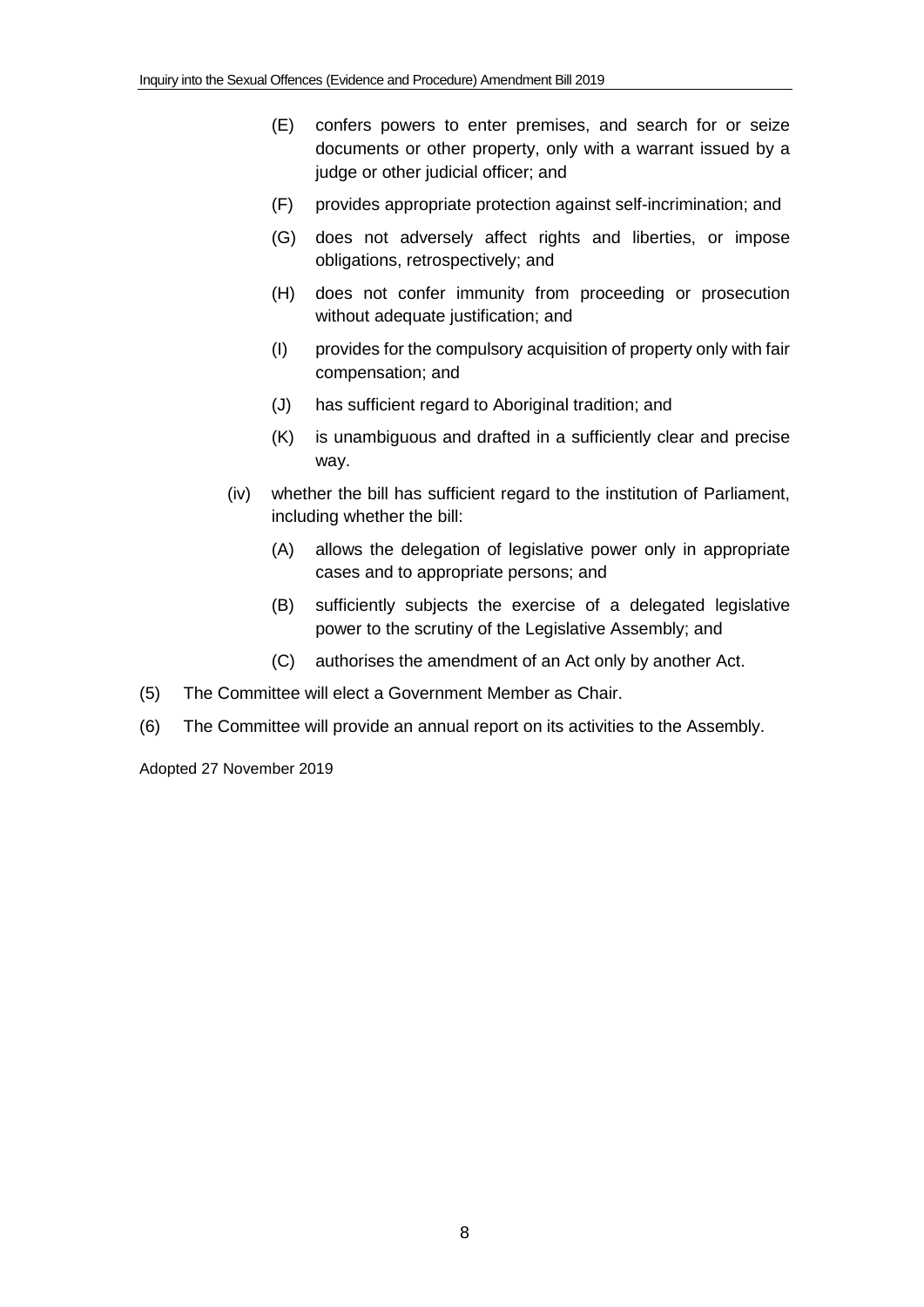### <span id="page-8-0"></span>**Recommendations**

#### **[Recommendation 1](#page-9-4)**

[The Committee recommends that the Legislative Assembly pass the Sexual Offences](#page-9-5)  [\(Evidence and Procedure\) Amendment Bill 2019 with the proposed amendments set](#page-9-5)  [out in recommendations 2 -](#page-9-5) 6.

#### **[Recommendation 2](#page-15-1)**

[The Committee recommends that proposed section 6\(1\) of the Bill be amended to](#page-15-2)  [increase the maximum monetary penalty to 50 penalty units.](#page-15-2)

#### **[Recommendation 3](#page-21-1)**

[The Committee recommends that proposed section 6\(2\) be amended to remove](#page-21-2)  [subsection 6\(2\)\(a\).](#page-21-2)

#### **[Recommendation 4](#page-23-1)**

[The Committee recommends that, if the Assembly does not agree to recommendation](#page-23-2)  [3, proposed section 6\(2\)\(a\) be amended to include a definition of the term 'pending'.](#page-23-2)

#### **[Recommendation 5](#page-27-1)**

[The Committee recommends that the Bill be amended to remove proposed section 7.](#page-27-2)

#### **[Recommendation 6](#page-30-0)**

[The Committee recommends that section 50 of the](#page-30-1) *Youth Justice Act 2005* be amended [to provide that a youth defendant in a sexual offence case must be an adult with](#page-30-1)  [capacity to consent when consenting to the publication of their identity.](#page-30-1)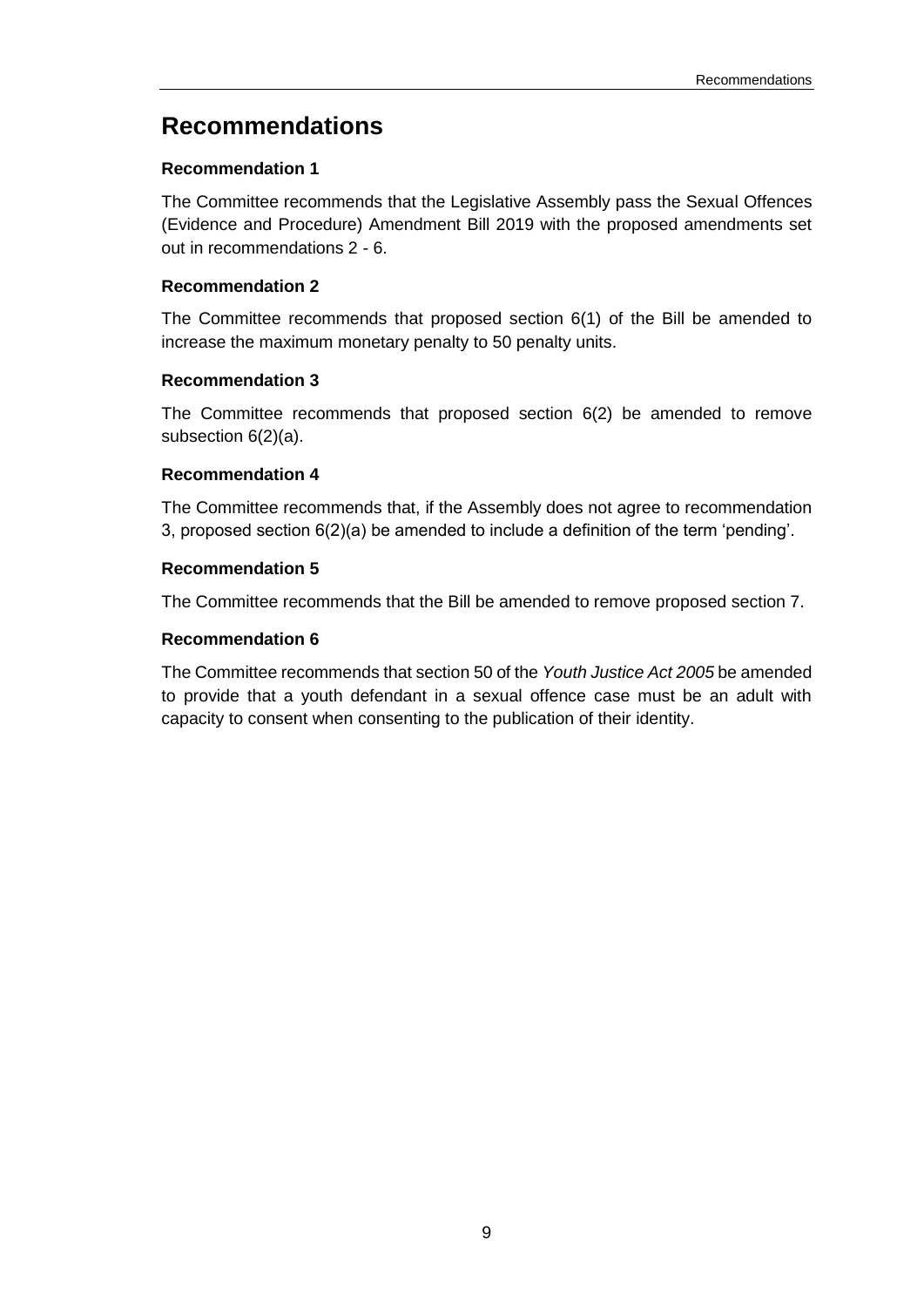## <span id="page-9-0"></span>**1 Introduction**

### <span id="page-9-1"></span>**Introduction of the Bill**

1.1 The Sexual Offences (Evidence and Procedure) Amendment Bill 2019 (the Bill) was introduced into the Legislative Assembly by the Treasurer, the Hon Nicole Manison MLA, on behalf of the Attorney-General and Minister for Justice, the Hon Natasha Fyles MLA on 28 November 2019. The Assembly subsequently referred the Bill to the Legislation Scrutiny Committee for inquiry and report by 24 March 2020.<sup>2</sup>

### <span id="page-9-2"></span>**Conduct of the Inquiry**

- 1.2 On 29 November 2019 the Committee called for submissions by 29 January 2020. The call for submissions was advertised via the Legislative Assembly website, Facebook, Twitter feed and email subscription service. In addition, the Committee directly contacted a number of individuals and organisations.
- 1.3 As noted in Appendix 1, the Committee received ten submissions to its inquiry. The Committee held a public briefing with the Department of the Attorney-General and Justice on 9 December 2019 and public hearings with nine witnesses in Darwin on 2 March 2020.

### <span id="page-9-3"></span>**Outcome of Committee's Consideration**

- 1.4 Sessional order 13(4)(c) requires that the Committee after examining the Bill determine:
	- (i) whether the Assembly should pass the bill;
	- (ii) whether the Assembly should amend the bill;
	- (iii) whether the bill has sufficient regard to the rights and liberties of individuals; and
	- (iv) whether the bill has sufficient regard to the institution of Parliament.
- 1.5 Following examination of the Bill, and consideration of the evidence received, the Committee is of the view that the Legislative Assembly should pass the Bill with proposed amendments as set out in recommendations 2 - 6.

#### <span id="page-9-4"></span>**Recommendation 1**

 $\overline{a}$ 

<span id="page-9-5"></span>**The Committee recommends that the Legislative Assembly pass the Sexual Offences (Evidence and Procedure) Amendment Bill 2019 with the proposed amendments set out in recommendations 2 - 6.**

<sup>2</sup> Hon Nicole Manison MLA, Treasurer, *Draft Daily Hansard – Thursday 28 November 2019,* p. 9, <https://www.territorystories.nt.gov.au/jspui/handle/10070/755088>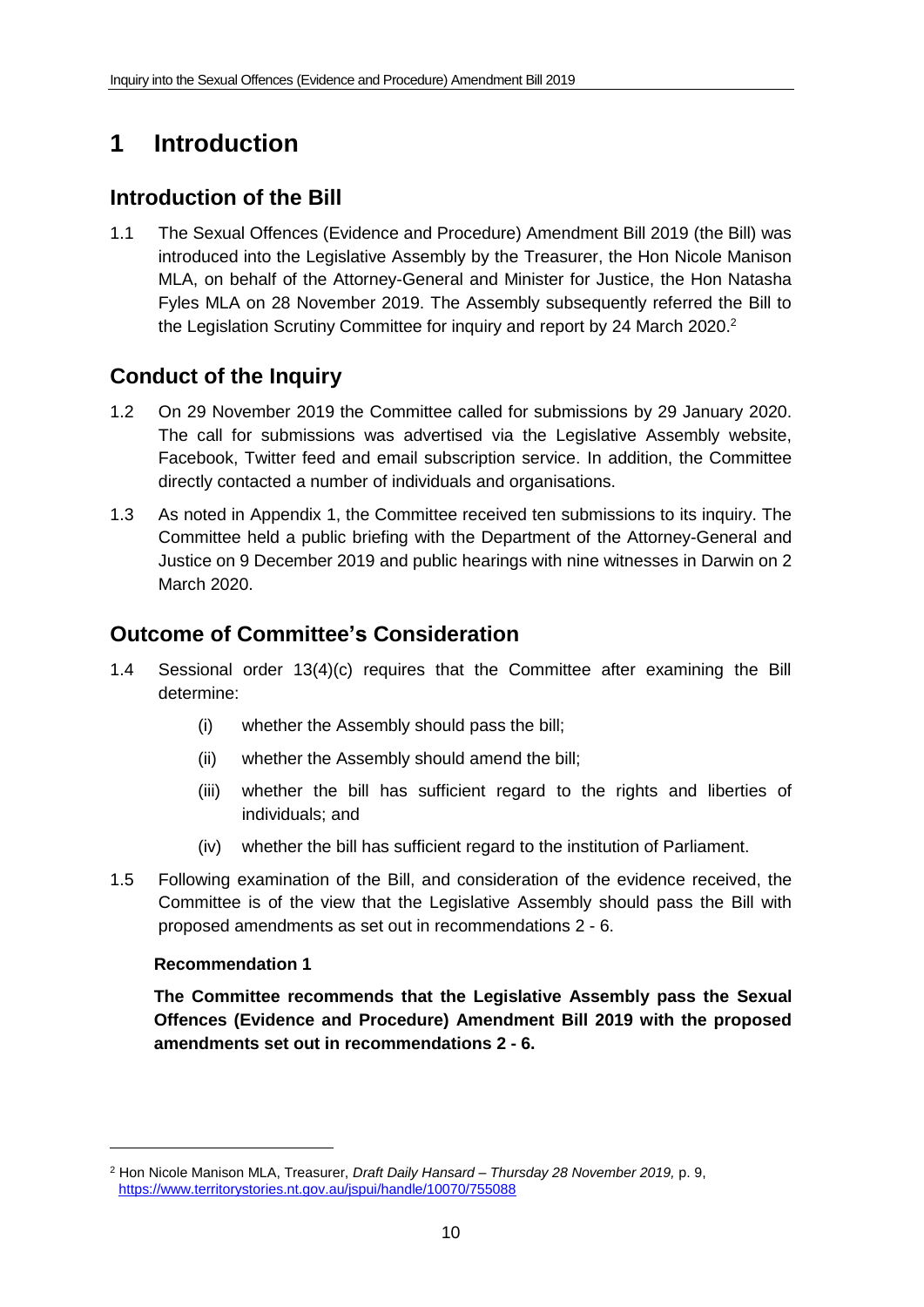### <span id="page-10-0"></span>**Report Structure**

- 1.6 Chapter 2 provides an overview of the policy objectives of the Bill and the purpose of the Bill as contained in the Explanatory Statement.
- 1.7 Chapter 3 considers the main issues raised in evidence received.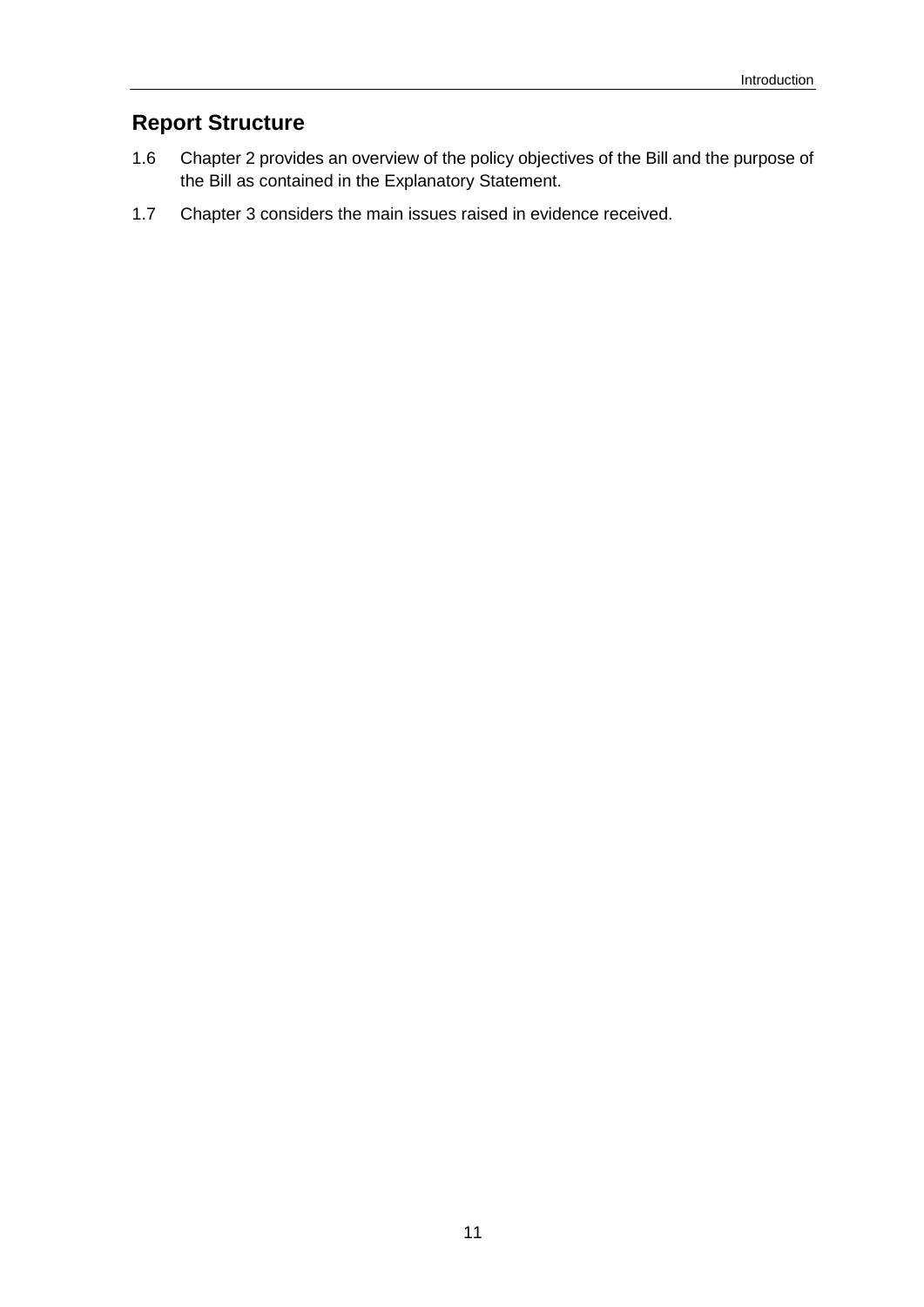### <span id="page-11-0"></span>**2 Overview of the Bill**

### <span id="page-11-1"></span>**Background to the Bill**

2.1 Noting that the Government had recently updated its *Charter of Victims Rights*<sup>3</sup> , Minister Manison advised the Assembly that the Bill:

> works towards ensuring victims have the rights they deserve. … The Northern Territory and Tasmania are the only jurisdictions in Australia which still prevent a sexual assault complainant from consenting to the publication of their identity in the media or otherwise.

> In Tasmania, a complainant may apply to the court for an order to allow them to do so, but in the Territory the ability for a person to publicly identify as a sexual assault complainant is limited.

> The #LetHerSpeak campaign has been urging legislative change in the Territory and Tasmania to enable sexual assault complainants to consent to the publication of their identity if they choose to. …

> The current law in the Territory, while having an important role to play to protect the privacy, safety and welfare of sexual assault survivors, can also reinforce stigma and shame associated with sexual assault. It also requires a person to go through the expensive and time consuming process of applying for a court order.

> Madam Speaker, it is time the Territory's law was modernised and brought into line with other jurisdictions. This Bill will do that, and will give the survivor a voice, autonomy and control in a situation where control has been taken away from them<sup>4</sup>

### <span id="page-11-2"></span>**Purpose of the Bill**

2.2 As noted in the Explanatory Statement, the primary purpose of this Bill is to amend the *Sexual Offences (Evidence and Procedure) Act 1983* to:

> Enable complainants of sexual offences to consent to being identified in a publication or statement or representation provided that:

- (a) consent is provided in writing;
- (b) the complainant is an adult at the time of giving consent;
- (c) the proposed publication, statement or representation does not identify, directly or indirectly, another complainant unless that other complainant has also given consent.<sup>5</sup>
- 2.3 While the Bill retains the ability to apply to the court for an order permitting publication or the making of a statement or representation, a new requirement has been included that provides that the court take into account the wishes of the complainant in deciding whether to make the order. In addition, the Bill:

<sup>3</sup> Department of the Attorney-General and Justice (Crime Victims Services Unit), *Northern Territory Charter of Victims Rights,* August 2019, [https://justice.nt.gov.au/justice-services/crime-victims-services-unit/charter-of](https://justice.nt.gov.au/justice-services/crime-victims-services-unit/charter-of-victims-rights)[victims-rights](https://justice.nt.gov.au/justice-services/crime-victims-services-unit/charter-of-victims-rights)

<sup>4</sup> Hon Nicole Manison MLA, Treasurer, *Draft Daily Hansard – Thursday 28 November 2019,*  [https://www.territorystories.nt.gov.au/jspui/handle/10070/755088,](https://www.territorystories.nt.gov.au/jspui/handle/10070/755088) p.8

<sup>5</sup> Explanatory Statement, *Sexual Offences (Evidence and Procedure) Amendment Bill 2019 (Serial 117),*  [https://parliament.nt.gov.au/committees/LSC/117-2019,](https://parliament.nt.gov.au/committees/LSC/117-2019) p.1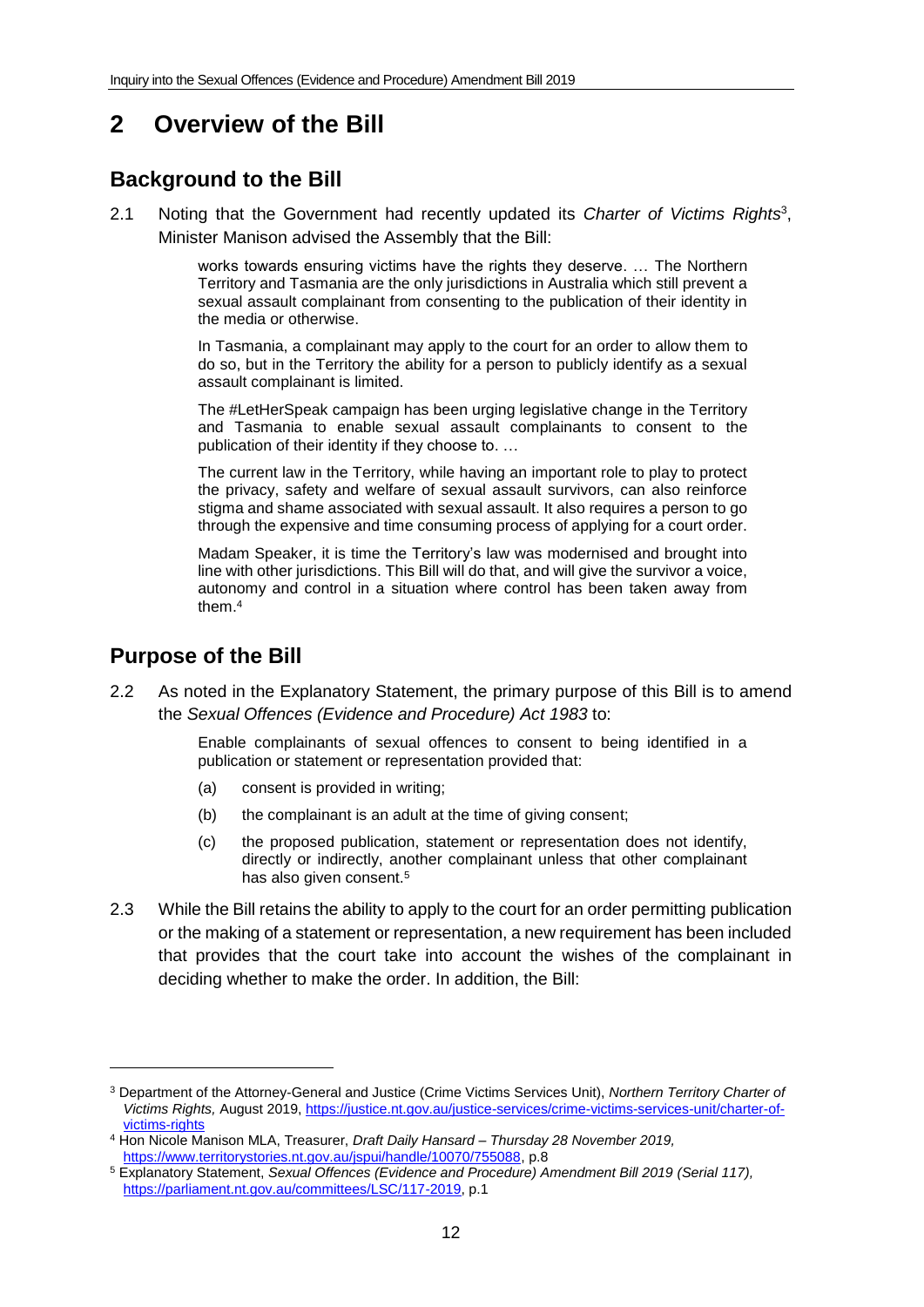repeals and redrafts sections 6 to 12 of the *Sexual Offences (Evidence and Procedure) Act 1983* and generally maintains the existing policy in those sections, but rationalises the offences in current sections 6, 7, 11 and 11B.<sup>6</sup>

2.4 Consequential amendments are also made to section 50 (Restriction of publication) of the *Youth Justice Act 2005* to introduce:

> a new exception to the offence in section 50 where a report or information contains particulars of a complainant as defined in the *Sexual Offences (Evidence and Procedure) Act 1983,* and who has consented to the publication in accordance with new section 6(2)(b) of the *Sexual Offences (Evidence and Procedure) Act 1983* as introduced by this Bill.<sup>7</sup>

<sup>6</sup> Explanatory Statement, *Sexual Offences (Evidence and Procedure) Amendment Bill 2019 (Serial 117),*  [https://parliament.nt.gov.au/committees/LSC/117-2019,](https://parliament.nt.gov.au/committees/LSC/117-2019) p.1

<sup>7</sup> Explanatory Statement, *Sexual Offences (Evidence and Procedure) Amendment Bill 2019 (Serial 117),*  [https://parliament.nt.gov.au/committees/LSC/117-2019,](https://parliament.nt.gov.au/committees/LSC/117-2019) p.5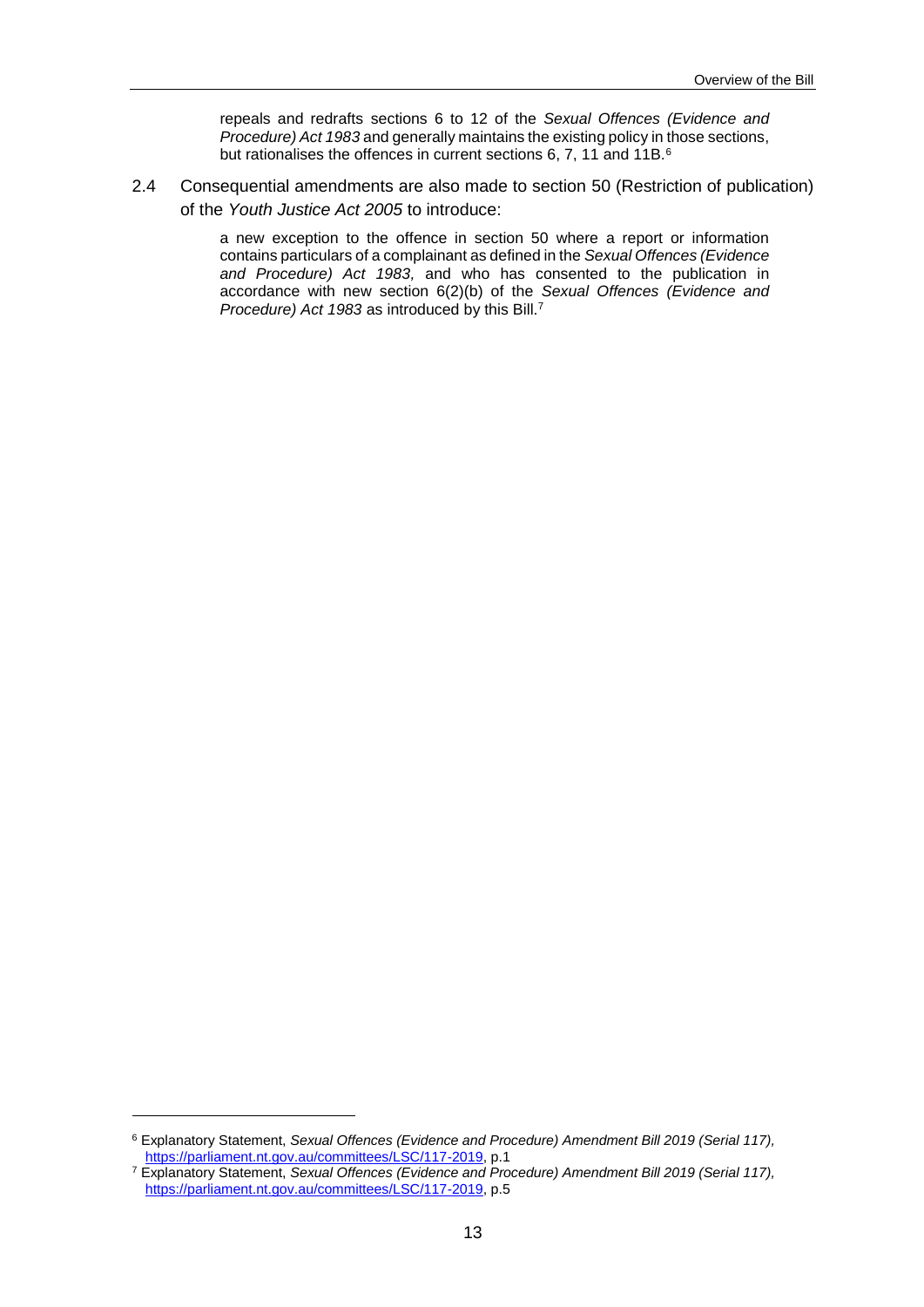## <span id="page-13-0"></span>**3 Examination of the Bill**

### <span id="page-13-1"></span>**Introduction**

- 3.1 All of the submissions received supported the introduction of amendments to the *Sexual Offences (Evidence and Procedure) Act 1983* (NT). However, a number of issues were raised regarding the drafting of the proposed amendments with submitters making various suggestions as to ways in which the proposed legislation might be improved.
- 3.2 In particular, concern was raised by several submitters regarding the extent to which the Bill, as drafted, achieves its objective of modernising the legislation, bringing the Northern Territory "into line with other jurisdictions" and "giving the survivor a voice, autonomy and control in a situation where control has been taken away from them" as stated by the Hon Nicole Manison MLA when introducing the Bill.<sup>8</sup>
- 3.3 The following discussion considers the main issues raised in submissions and the subsequent advice provided by the Department of the Attorney-General and Justice (the Department).

### <span id="page-13-2"></span>**Amendment of Sexual Offences (Evidence and Procedure) Act 1983**

3.4 As noted in the Explanatory Statement, clause 4 of the Bill:

amends and replaces the existing sections 6 to 12 of the *Sexual Offences (Evidence and Procedure) Act 1983* (the Act) which prohibit the publication of information that identifies or is likely to lead to the identification of a complainant, or a defendant in a sexual offence proceeding.<sup>9</sup>

However, as detailed below, submitters raised a number of concerns regarding proposed section 6 'Disclosing identity of complainant', proposed section 7 'Disclosing identity of defendant', and proposed section 11 'Contempt'.

### <span id="page-13-3"></span>*Penalty for disclosing identity of complainant*

3.5 Proposed section 6(1) provides that it is an offence to disclose the identity of a complainant in a sexual offence case and carries a maximum penalty of 40 penalty units or 6 months imprisonment. Knowmore Legal Service (KLS) suggested that, compared to equivalent offence provisions elsewhere, the maximum penalty proposed for this offence is relatively low:

> The maximum fine for individuals in the Northern Territory – 40 penalty units, or \$6,280 – is lower than those in the ACT, South Australia, Tasmania and Queensland, which range from \$8,000 to \$13,345. …. The median fine for all jurisdictions outside of the Northern Territory is \$8,000.

> The maximum fine for body corporates in the Northern Territory – 200 penalty units, or \$31,400 – is lower than those in the ACT, New South Wales, Tasmania,

<sup>8</sup> Hon Nicole Manison MLA, Treasurer, *Draft Daily Hansard – Thursday 28 November 2019,*  [https://www.territorystories.nt.gov.au/jspui/handle/10070/755088,](https://www.territorystories.nt.gov.au/jspui/handle/10070/755088) p.8

<sup>9</sup> Explanatory Statement, *Sexual Offences (Evidence and Procedure) Amendment Bill 2019 (Serial 117),*  [https://parliament.nt.gov.au/committees/LSC/117-2019,](https://parliament.nt.gov.au/committees/LSC/117-2019) p.2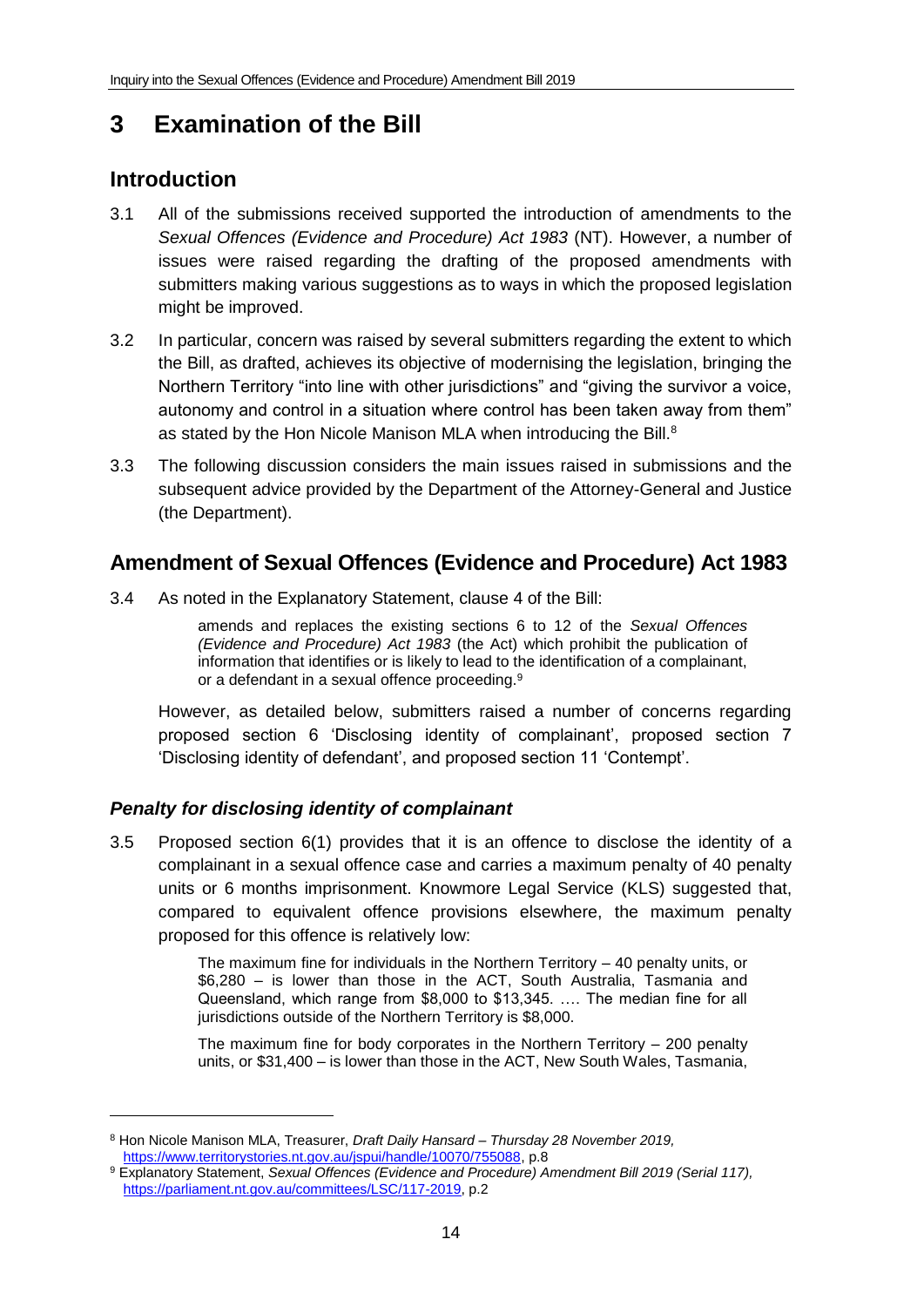South Australia and Queensland, which range from \$40,500 to \$133,450. … The median fine for all jurisdictions outside the Northern Territory is \$55,000.

The maximum term of imprisonment in the Northern Territory  $-$  six months  $-$  is shorter than those in Tasmania (12 months) and Queensland (2 years). The median term of imprisonment for all jurisdictions outside the Northern Territory is six months.

We understand that the maximum penalty in new section 6(1) reflects the existing provisions and that the Bill is not intended to make any changes in this regard. However, given the higher penalties in other jurisdictions, especially for offences committed by corporations, we suggest that it would be timely for the Legislation Scrutiny Committee (the Committee) and the Legislative Assembly to consider the appropriateness of the penalties in the Northern Territory.

In Knowmore's view, it is essential that the penalties adequately reflect the gravity of publishing a complainant's personal information without their consent. Such conduct not only has serious adverse impacts on the individual complainant, but it can also deter other victims and survivors of sexual abuse from reporting their abuse and/or engaging in criminal proceedings This is clearly not in the interests of justice. The legislation must also recognise the potential for "deliberate, flagrant or repetitive breaches" and provide for significant punishments in such circumstances. We consider that the maximum penalties currently proposed in Tasmania – 12 months imprisonment and/or a \$10,800 fine for individuals, and a \$67,200 fine for corporations – are appropriate in this regard, and we support similar penalties applying in the Northern Territory.<sup>10</sup>

3.6 The Committee subsequently sought advice from the Department as to what consideration was given to the penalties for equivalent offences elsewhere in the development of the Bill. The Department advised that:

> It is acknowledged that the penalty for the offence under new section 6 is lower than a number of other jurisdictions. The maximum monetary penalty is 40 penalty units, which equates to \$6 280 (the current value of the penalty unit is \$157). The penalty for a body corporate is five times that amount at \$31 400, by virtue of section 38B of the *Interpretation Act 1978.*

> The maximum penalty for the offence was originally \$5 000 for an individual (and \$25 000 for a body corporate) and set when the Act first came into force. That penalty was converted to 40 penalty units by the *Penalties Amendment (Miscellaneous) Act 2013,* which converted monetary penalties to penalty units using a formula for conversion rather than considering each penalty on a policy basis.

> If the Scrutiny Committee were to make a recommendation to increase the maximum penalties for the offence, the Minister will consider it.<sup>11</sup>

#### *Committee's Comments*

-

3.7 In light of the Department's response, and noting that the penalty for this offence has not been reviewed for over twenty years, the Committee is of the view that the penalty should be increased to more adequately reflect the seriousness of the offence and penalty provisions for comparable offences in other jurisdictions. The Committee has therefore recommended that the monetary penalty be increased to 50 penalty units

<sup>10</sup> Knowmore Legal Service, Submission 5, pp.5-6

<sup>11</sup> Department of the Attorney-General and Justice, *Responses to Written Questions,* 27 February 2020, [https://parliament.nt.gov.au/committees/LSC/117-2019,](https://parliament.nt.gov.au/committees/LSC/117-2019) p.1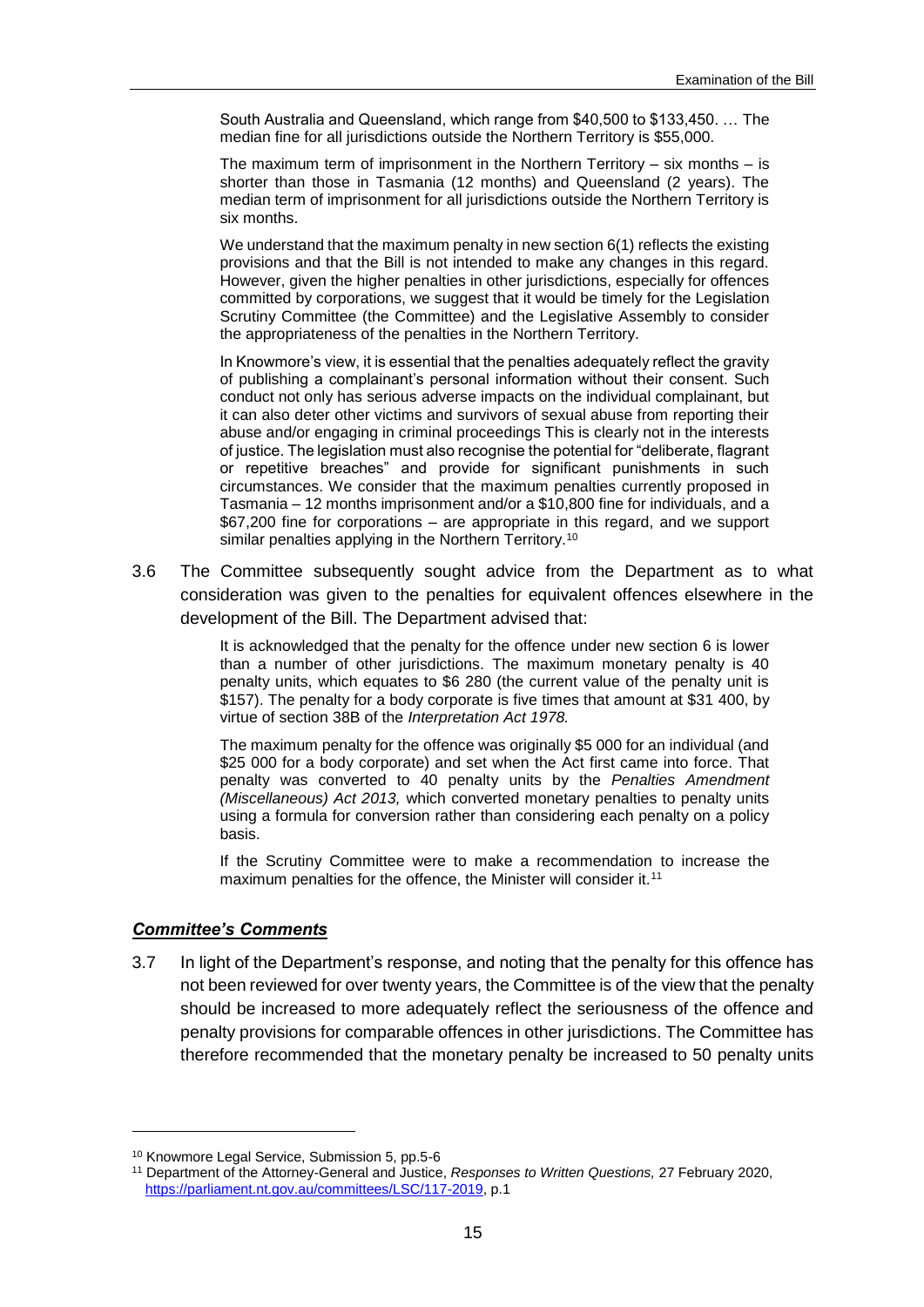or \$7 850 for an individual and, in accordance with section 38B of the *Interpretation Act 1978*, \$39 250 for a body corporate.

#### <span id="page-15-1"></span>**Recommendation 2**

<span id="page-15-2"></span>**The Committee recommends that proposed section 6(1) of the Bill be amended to increase the maximum monetary penalty to 50 penalty units.**

#### <span id="page-15-0"></span>*Defence for Offence of Disclosing Identity of Complainant*

- 3.8 Proposed section 6(2) then provides that it is a defence to a prosecution for the offence of disclosing the identity of a complainant if: (a) no proceeding in relation to the sexual offence is pending in a court when the statement or representation is published or made, and (b) the complainant has consented in writing to the publication of their identity, and is an adult with capacity to consent when consenting.
- 3.9 However, End Rape on Campus Australia (EROCA) and Australia's Right to Know (ARTK), expressed the view that this section should be drafted as an exemption from, rather than a defence to, a prosecution for the offence:

It should not be incumbent on a complainant, nor on a third party with the benefit of a complainant's written consent, to face the risk of prosecution and have to plead a statutory defence (presumably with the onus of establishing it on the criminal standard of proof) in order to avoid conviction. Rather, the existence of a valid consent should operate as an exemption from the offence provision. It would be more appropriate for section 6(2) to provide that section 6(1) does not apply in the relevant circumstances.<sup>12</sup>

3.10 The Northern Territory Women's Legal Services (NTWLS) noted that they endorsed the exemption provisions in Western Australia which:

> provide that it is an exemption to an offence where a complainant (victim-survivor) gives their consent in writing, is over the age of 18 years, and has the capacity to give their informed consent.<sup>13</sup>

While exemptions to comparable offences are also provided for in the New South Wales, and South Australian legislation<sup>14</sup>, this is not the case elsewhere.

3.11 For example, similar to existing provisions in the Northern Territory, the Tasmanian legislation prohibits publication of a complainant's identity irrespective of whether the complainant consents to such. The only exception to this prohibition is by court order.<sup>15</sup> In the ACT section 74(2) of the *Evidence (Miscellaneous Provisions) Act 1991* provides that it is a defence to a prosecution 'if the person establishes that the complainant consented to the publication before the publication happened.' In a similar vein, section 10 of the *Criminal Law (Sexual Offences) Act 1978* (Qld) provides that it is a defence to a proceeding for an offence where the complainant authorised in writing the publication, was at least 18 years and had the capacity to give the authorisation.

 $12$  End Rape on Campus Australia, Submission 3, pp.2-3; see also Australia's Right to Know, Submission 8, p.1

<sup>13</sup> Northern Territory Women's Legal Services, Submission 6, p.4; see also *Evidence Act 1906* (WA), s.36C

<sup>14</sup> *Crimes Act 1900* (NSW), s. 578A; *Evidence Act 1929* (SA), s. 71A,

<sup>15</sup> *Evidence Act 2001* (Tas), s.194K(1)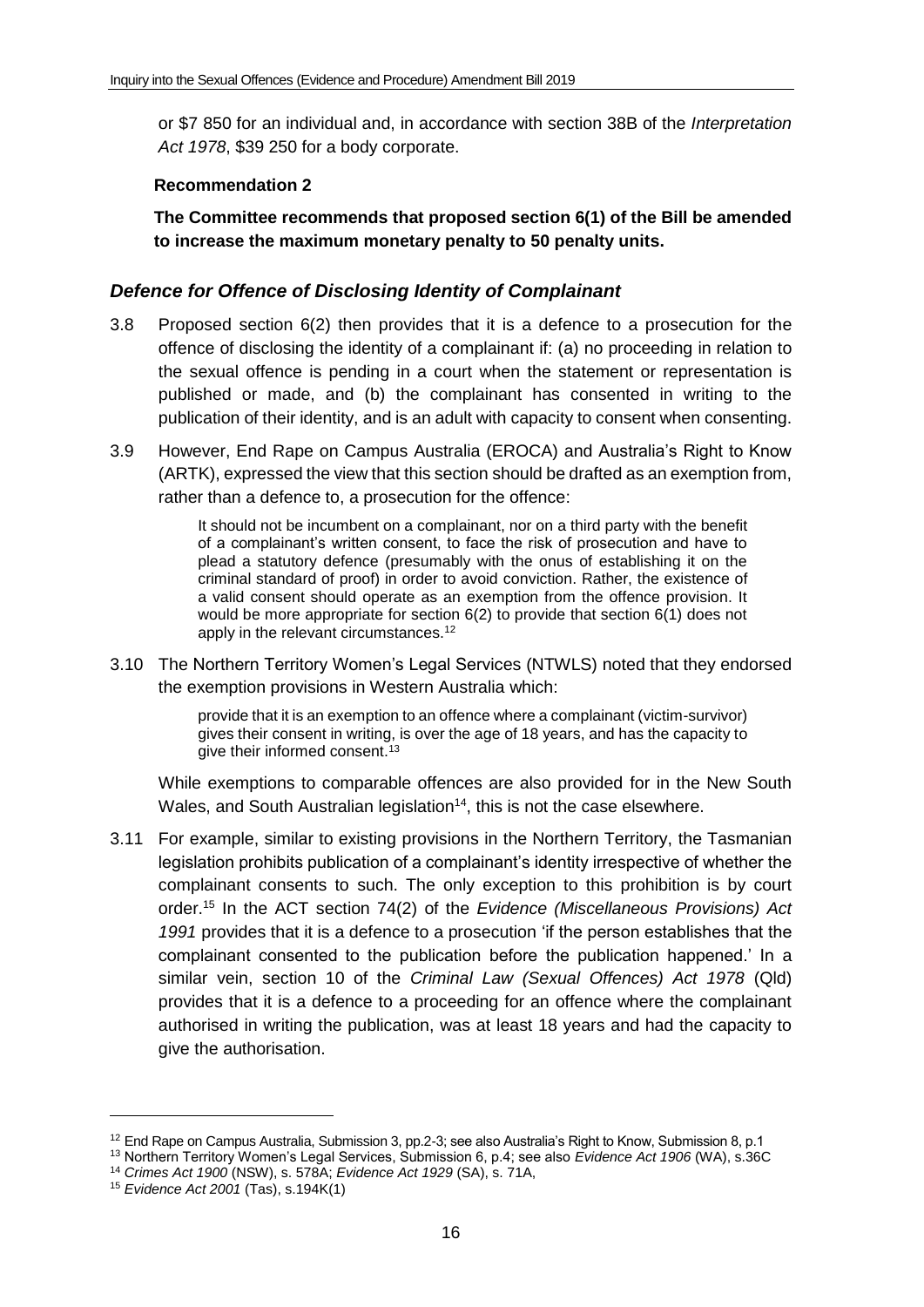- 3.12 In Victoria, section 4 of the *Judicial Proceedings Reports Act 1958* provides that, where a proceeding in respect of the alleged offence is not pending when the publication was made, it is a defence to a charge for the accused to prove that the matter was published with the permission of the relevant court, or the person against whom the offence is alleged to have been committed. Where a proceeding in respect of the alleged offence is pending, it is a defence to a charge for the accused to prove that the matter was published in accordance with the permission of the court granted on an application by the person.
- 3.13 Given the lack of consistency in the approach taken in relation to this matter across the various jurisdictions, the Committee sought clarification from the Department as to why proposed section 6(2) was drafted as defence to a prosecution for an offence against subsection 6(1) rather than as an exemption from the offence provision.
- 3.14 Noting that it was a policy decision to make it a defence rather than an exemption, the Department explained that:

The difference between an exemption and defence is that an exception or exemption sets out the circumstances in which an offence does not exist, whereas a defence provides for a matter that a defendant needs to prove to avoid criminal responsibility. According to section 43BU(3) of the *Criminal Code* (NT), the defendant has an evidential burden in relation to all defences, exceptions and exemptions. This means that the defendant has a burden of adducing or pointing to evidence that suggests a reasonable possibility that the matter exists or does not exist.

Technically, a prosecution should not be commenced if an exception or exemption exits, whereas a defence is raised by the defendant during a prosecution. However, in practical terms in the context of this type of offence, it is not likely that there would be a significant difference between having a defence and having an exemption. Ultimately, the Director of Public Prosecutions would need to be satisfied that there are reasonable prospects of conviction before proceeding with a prosecution, and usually this would require an analysis of whether there are any exemptions or defences available to the defendant, and whether they are capable of being rebutted on the evidence.

Where, in practical terms, there is a difference between a defence and exemption, a defence is likely to be more protective of the complainant particularly where it is a third party, such as a media outlet, which publishes the identity of the complainant. A defence places a burden on the defendant media outlet to show consent was obtained. This protects complainants from unscrupulous journalists.

It is noted that NSW and South Australian legislation provide for exemptions. Sections 36C(6) of the *Evidence Act 1906* (WA) provides for a defence because section 36C(6) places the legal onus (as opposed to the evidential onus described above) on the publisher to prove that the consent of the adult complainant was obtained. This requires the publisher prove that consent was obtained on the balance of probabilities, which is a higher burden of proof than is required in the Bill.<sup>16</sup>

#### *Committee's Comments*

-

3.15 The Committee is satisfied with the Department's response.

<sup>16</sup> Department of the Attorney-General and Justice, *Responses to Written Questions,* 27 February 2020, [https://parliament.nt.gov.au/committees/LSC/117-2019,](https://parliament.nt.gov.au/committees/LSC/117-2019) pp.5-6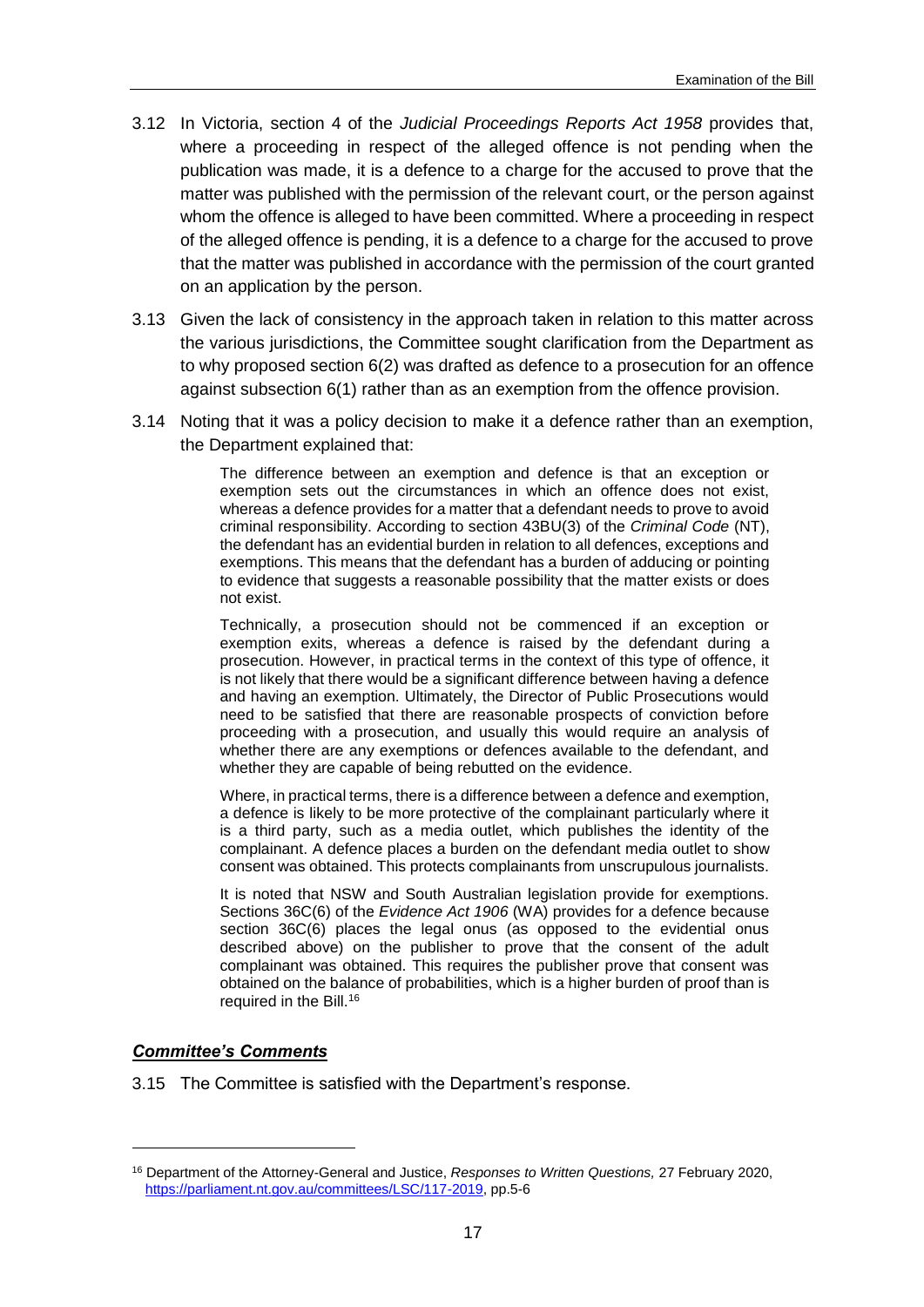#### <span id="page-17-0"></span>*Restriction on Disclosing Identity of Complainant*

3.16 As noted previously, proposed section 6(2)(a) provides that it is a defence to a prosecution for the offence of disclosing the identity of a complainant if 'no proceeding in relation to the sexual offence is pending in a court when the statement or representation is published or made.' As clarified in the Explanatory Statement, this means that:

> The publication or statement or representation must not be made until all the proceedings for the sexual offence, including any appeal or re-trial are finalised.<sup>17</sup>

EROCA, ARTK, the North Australian Aboriginal Family Legal Service (NAAFLS), and KLS expressed significant concern that this section is unduly limiting and recommended that it be removed from the Bill.<sup>18</sup>

3.17 As KLS pointed out:

With the exception of Victoria, no jurisdiction currently imposes restrictions on complainants in terms of when they can consent to having their identity disclosed. … we support empowering survivors who want to share their story as much as possible given the healing effects this can have. … we see no need to prevent a complainant from telling their story until after all proceedings have been finalised. Section 6(2) of the Bill should therefore be amended to omit paragraph (a), consistent with the comparable provisions elsewhere in Australia.<sup>19</sup>

#### 3.18 EROCA expressed the view that:

In our submission there is no justification for maintaining any statutory prohibition on the disclosure of a complainant's identity with their consent, at any time (including while criminal proceedings are pending or in progress). This prohibition continues to withhold agency from the victim in relation to the control of his or her own story. The only justification for subsection 6(2)(a) is to protect the defendant's interests. That can be adequately protected by giving the defendant a right to apply for a suppression order, so that the court has the power to suppress the complainant's identity if its disclosure is likely to prejudice the defendant unfairly. However, the presumption should be in favour of allowing the complainant to selfidentify under all circumstances.<sup>20</sup>

#### 3.19 ARTK and NAAFLS also raised concern that:

Section 6(2)(a) could result in consenting complainants being deprived of the ability to identify themselves for years after an accused person is charged. Proceedings may not cease to be pending until all avenues of appeal are exhausted. In the worst case scenario, a conviction could be appealed all the way to the High Court, overturned and require the retrial of the matter.<sup>21</sup>

#### 3.20 ARTK further noted that:

Section 6(2)(a) also potentially deprives police of what can be their most effective tool in an ongoing investigation. As noted in the Tasmanian judgement which authorised Mr Fisher [a sexual assault survivor] to be identified, his affidavit

<sup>17</sup> Explanatory Statement, *Sexual Offences (Evidence and Procedure) Amendment Bill 2019 (Serial 117),*  [https://parliament.nt.gov.au/committees/LSC/117-2019,](https://parliament.nt.gov.au/committees/LSC/117-2019) p.2

<sup>18</sup> End Rape on Campus Australia, Submission 3, p.3; Australia's Right to Know, Submission 8, p.3; North Australian Aboriginal Family Legal Service, Submission 10, p.3; Knowmore Legal Service, Submission 5, pp.3-5

<sup>&</sup>lt;sup>19</sup> Knowmore Legal Service, Submission 5, pp.4-5

<sup>20</sup> End Rape on Campus Australia, Submission 3, p.3

<sup>21</sup> Australia's Right to Know, Submission 8, p.2; North Australian Aboriginal Family Legal Service, Submission 10, p.3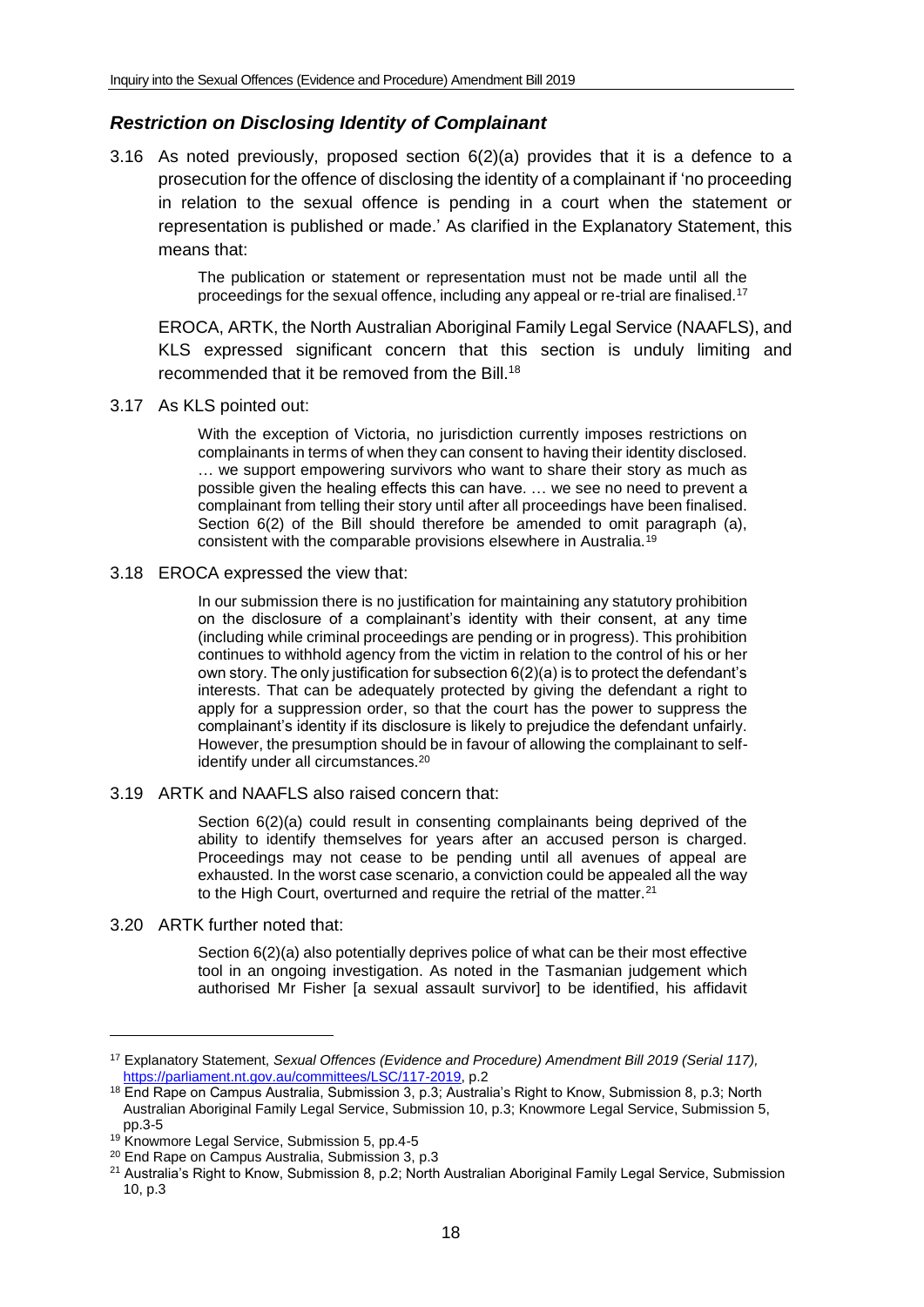evidence *"suggests that his public disclosures led to his complaints being properly investigated and this prosecution being brought. Form that affidavit I can, and do, infer that the publication of his name in connection with the proceedings may encourage other victims to come forward and that may well lead to the investigation and prosecution of other offenders who have remained undetected to date.*

Lastly, and further to paragraph 1 above, while ARTK accepts that the intention of the drafters was to protect complainants, section  $6(2)(a)$  can also be read as perpetuating both a double-standard and the now old-fashioned belief that some complainants in sexual offence cases lie. Unlike the complainant, an accused is free to say whatever he or she likes about a case in his or her own name, at any time. Further, if the complainant cannot be identified then the accused can disregard any potential defamation risk since identification is an element of that course of action. Given consent can only be given once a conviction or acquittal is ultimately confirmed, section  $6(2)(a)$  also tends to suggest that confirmation by the court of the true state of affairs pertaining to the case is required before the complainant can be allowed to speak in his or her own name. Again, ARTK accepts that these effects were unintended by the drafters but, nonetheless, plainly arise.<sup>22</sup>

3.21 During the public hearing, Ms Caitlin Weatherby-Fell (Senior Solicitor: Top End Women's Legal Service) noted that while supporting the intent of the legislation, the restriction it places on the complainant regarding when they are able to tell their story "effectively means we are not making any change to the legislation at all." $23$  Ms Weatherby-Fell further noted that the intent of the Bill is:

> Bringing us into line with all other jurisdictions, in accordance with the Let Her Speak movement. However, this is also an opportunity for us to go the extra mile and to reframe the legislation to give accordance to that idea.<sup>24</sup>

Ms Sophie Hantz (Solicitor: North Australian Aboriginal Family Legal Service) also noted that:

The proceedings take an extremely long time. For someone to be restrained from speaking out for such a long time, when storytelling can be such an important part of healing, is a concern for us.<sup>25</sup>

3.22 In response to the Committee's questions regarding the proposed restriction and the potential for disclosures on the part of the complainant to impinge on the defendant's right to a fair trial, Mr Warren Strange (Executive Officer: Knowmore Legal Service) stated that:

> In our view, that restriction, in certain circumstances, would lead to continued and prolonged uncertainty for survivors and an inability to tell their story until some time later. We think that it is only likely to exacerbate the stress and anxiety they might be experiencing in those circumstances and compound disappointment and frustration with the criminal justice system. It tends to withhold agency. It is not giving victims and survivors the full capacity to make that choice and tell their story.

> We understand the point that is made, but retrials following successful appeals can happen in other very high-profile matters and courts have generally been able to deal with that. Serious criminal offences often attract significant publicity when the matter goes to trial. Occasionally, there are appeals where the original

<sup>22</sup> Australia's Right to Know, Submission 8, p.3

<sup>23</sup> Committee Transcript, Public Hearing, 2 March 2020, p.3

<sup>24</sup> Committee Transcript, Public Hearing, 2 March 2020, p.3

<sup>25</sup> Committee Transcript, Public Hearing, 2 March 2020, p.5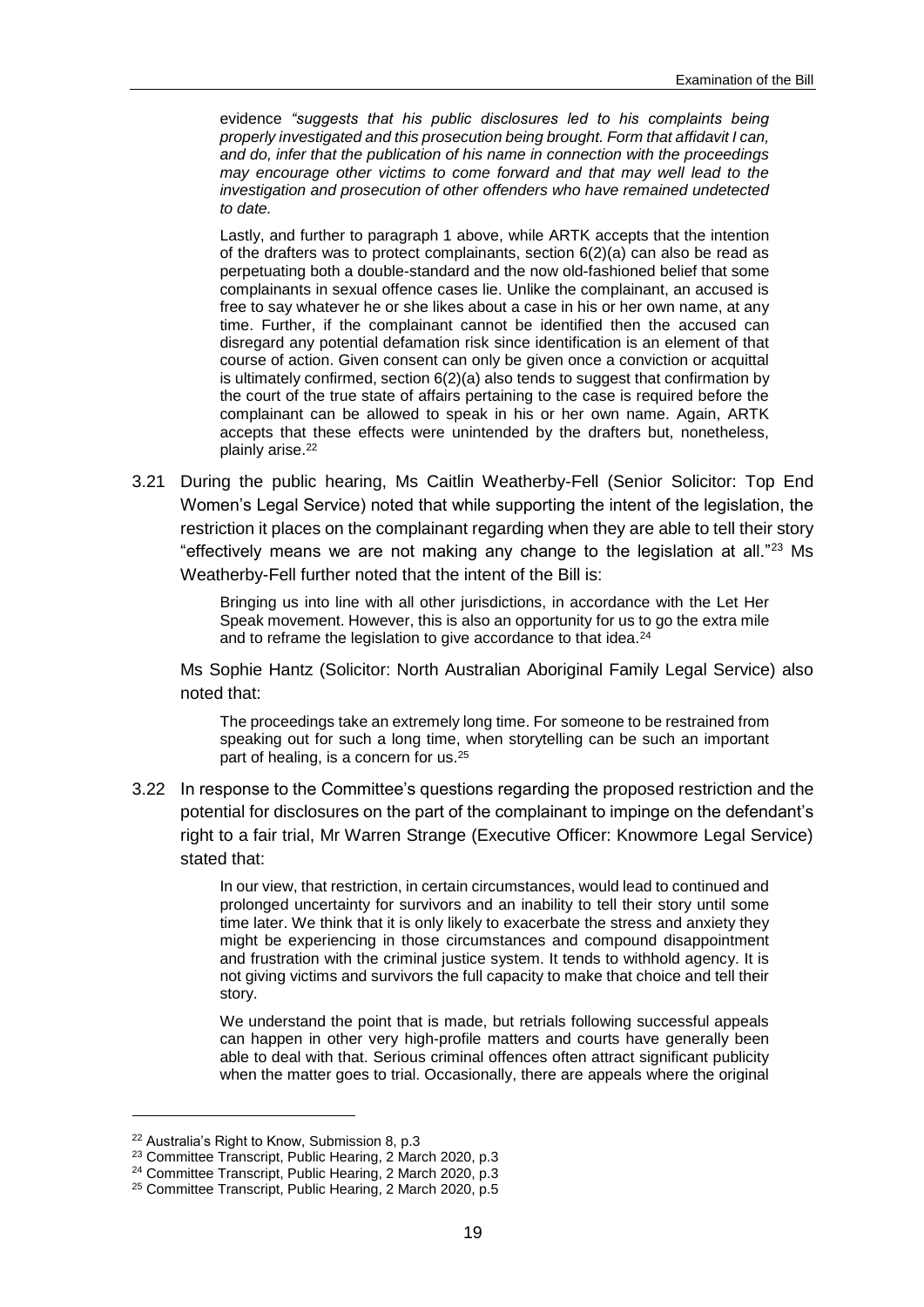verdict is set aside and a retrial is ordered. Judges' directions are able to communicate to juries about the impact of the matter being a retrial. I do not have the exact statistics in front of me.

A significant number of appeals are not successful and do not result in an acquittal or a retrial, so it will only be relevant in a limited number of cases. We would have faith in the courts being able to issue appropriate directions to address any of the potential prejudice that might arise through publicity surround the outcome of the first trial.

One unintended consequence of the way the Bill is drafted at the moment is that it may, perhaps, influence some convicted accused to appeal knowing that might help to protect their identity for at least some further period until all those avenues of appeal are exhausted.<sup>26</sup>

3.23 As noted in the Explanatory Statement, proposed section 9:

allows a court to order that a person is authorised to publish or make a statement or representation that would otherwise be an offence against new sections 6 and 7. This section will enable a complainant, defendant or other person to make an application to the court for an order.<sup>27</sup>

However, Ms Gina McWilliams (Senior Legal Counsel: News Corp Australia speaking on behalf of Australia's Right to Know) questioned the notion that enabling complainants to seek a court order is a sufficient counterbalance to the restriction on when they can consent to and publish their story:

I can tell you from experience, having been through one of these applications, or assisting a client to do so, what you would be looking at, as a bare minimum, is the drafting of a notice of motion and at least one supporting affidavit. … Depending on where the application is being made, you might additionally need to file some formal written submissions.

As you can see, there is a layer of paperwork which means it would be very difficult for a complainant to undertake these steps without the assistance of a lawyer. That, obviously, comes with attendant cost. Also, you could not guarantee when the matter might be listed. You assume it would probably be quite prompt, but it could take some time to complete the legal steps that would be required in order to make such an application.

Because of that level of complexity and introducing one additional step which a complainant in other circumstances would not have to go through, it is amongst the reasons we submit they should be able to consent at any time of their choosing.<sup>28</sup>

3.24 Given the concerns raised by submitters, the Committee sought clarification from the Department as to the justification for proposed section  $6(2)(a)$ ; a defendant's ability to apply for a suppression order; and how it would impact on the operation of the proposed legislation if the Bill was amended to remove this section. In response, the Department advised the Committee as follows:

> The requirement that proceedings not be pending was included to address a number of factors and risks arising out of a complainant or media making a statement or representation that discloses the identity of the complainant publicly, including:

<sup>26</sup> Committee Transcript, Public Hearing, 2 March 2020, p.6

<sup>27</sup> Explanatory Statement, *Sexual Offences (Evidence and Procedure) Amendment Bill 2019 (Serial 117),*  [https://parliament.nt.gov.au/committees/LSC/117-2019,](https://parliament.nt.gov.au/committees/LSC/117-2019) p.3

<sup>&</sup>lt;sup>28</sup> Committee Transcript, Public Hearing, 2 March 2020, p.9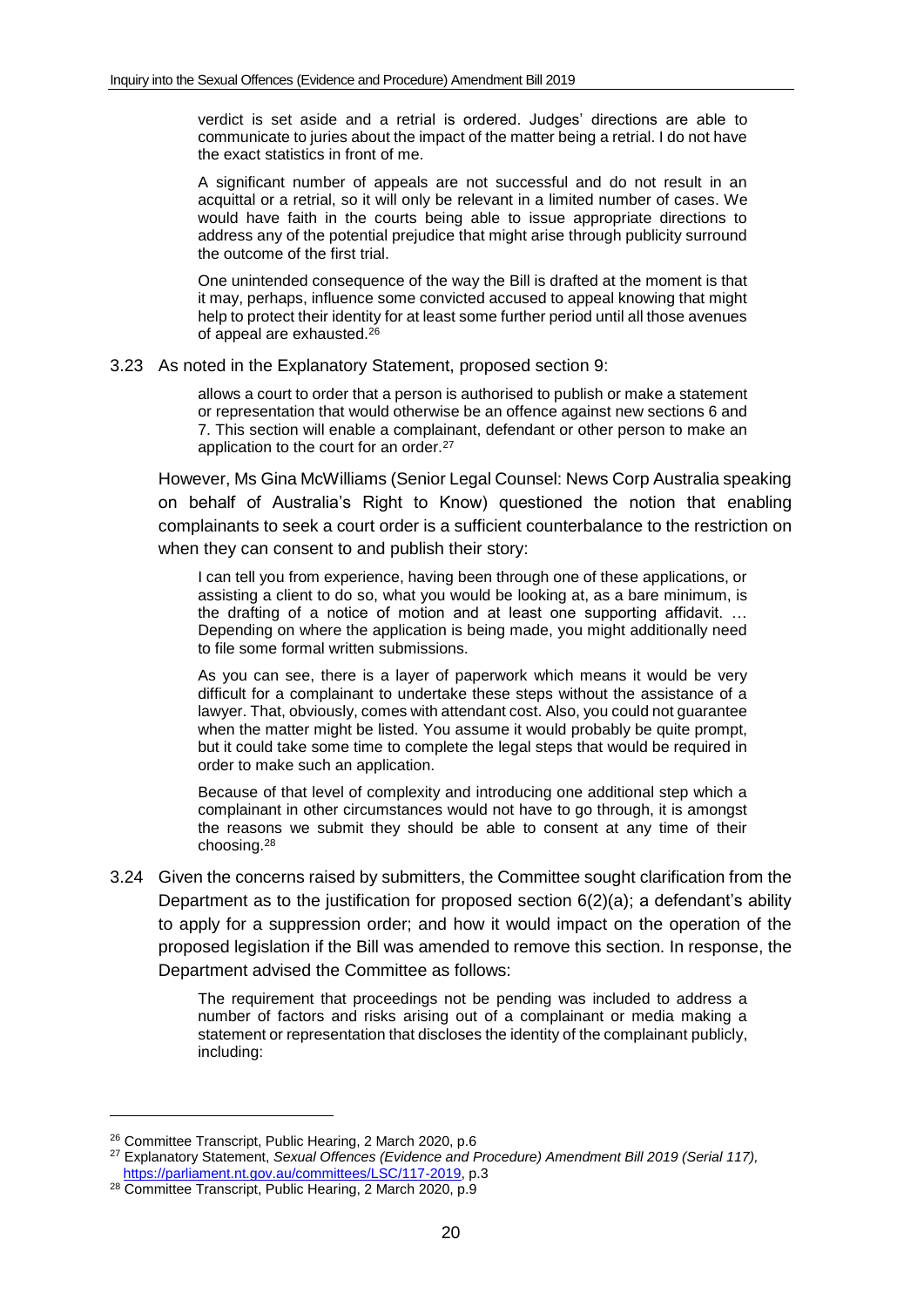- it could compromise the ability of the defendant to receive a fair trial, for example because the jury may be influenced by the story in the media;
- it could have an impact on any future prosecution of the offence, for example because the defendant may apply to stay proceedings on the basis that he or she cannot ever have a fair trial;
- the complainant may make statements in the media that may be, or may be interpreted to be, contradictory to the evidence they will give or have given in court, and so the complainant may be cross examined on those media statements.
- given the complexities of criminal procedure, suppression orders and the law of contempt, the inclusion of the requirement that proceedings not be pending in new section 6(2)(a) provides clarity to complainants who want to make public statements themselves as to when it is appropriate to make those statements. Large media organisations would likely be familiar with the rules surrounding contempt of court, but the same is not necessarily the case for everyday social media users.

Further, the restriction on publication of the complainant's identity while proceedings are pending is not absolute as the complainant will still have the ability to apply to the court for an order under new section 9, at any time.

The defendant may apply for a suppression order at any time under section 45(1)(b) of the *Evidence Act 1939*. That section allows a suppression order to be made if it appears to the court that for the furtherance of or otherwise it is in the interests of the administration of justice to prohibit publication. The court may make orders prohibiting publication of evidence, or any part of evidence, or the publication of the name of any party or witness.

The defendant would need to persuade the court that disclosure of a complainant's identity (and/or other evidence or information) would be in the interests of the administration of justice, if disclosed publicly.

Removal of new section 6(2)(a) would allow a complainant to consent to publication of their identity at any time. However, police, prosecutors and witness assistance staff counsel and warn witnesses and complainants of the risks of discussing their evidence with other people (including private discussions with other witnesses) while there are criminal proceedings pending.

Further, the timing and extent of any publication would be restricted by the law regarding contempt of court, and by any suppression order made under section 57 of the *Evidence Act 1939.* 

However, it may not always be possible for a defendant to pre-empt circumstances where a complainant may consent to publishing their story while proceedings are pending. Additionally, there may be instances where not only the defendant but also the prosecution would oppose the publication of the complainant's identity (and/or other information) while criminal proceedings are pending. As a result, more suppression orders may be applied for, and made.<sup>29</sup>

#### *Committee's Comments*

-

3.25 In the absence of any compelling evidence to the contrary, the Committee considers that the restriction on publication of a complainant's identity as proposed by section 6(2)(a) is unduly limiting and significantly weakens the Bill's capacity to achieve its

<sup>29</sup> Department of the Attorney-General and Justice, *Responses to Written Questions,* 27 February 2020, [https://parliament.nt.gov.au/committees/LSC/117-2019,](https://parliament.nt.gov.au/committees/LSC/117-2019) pp.2-4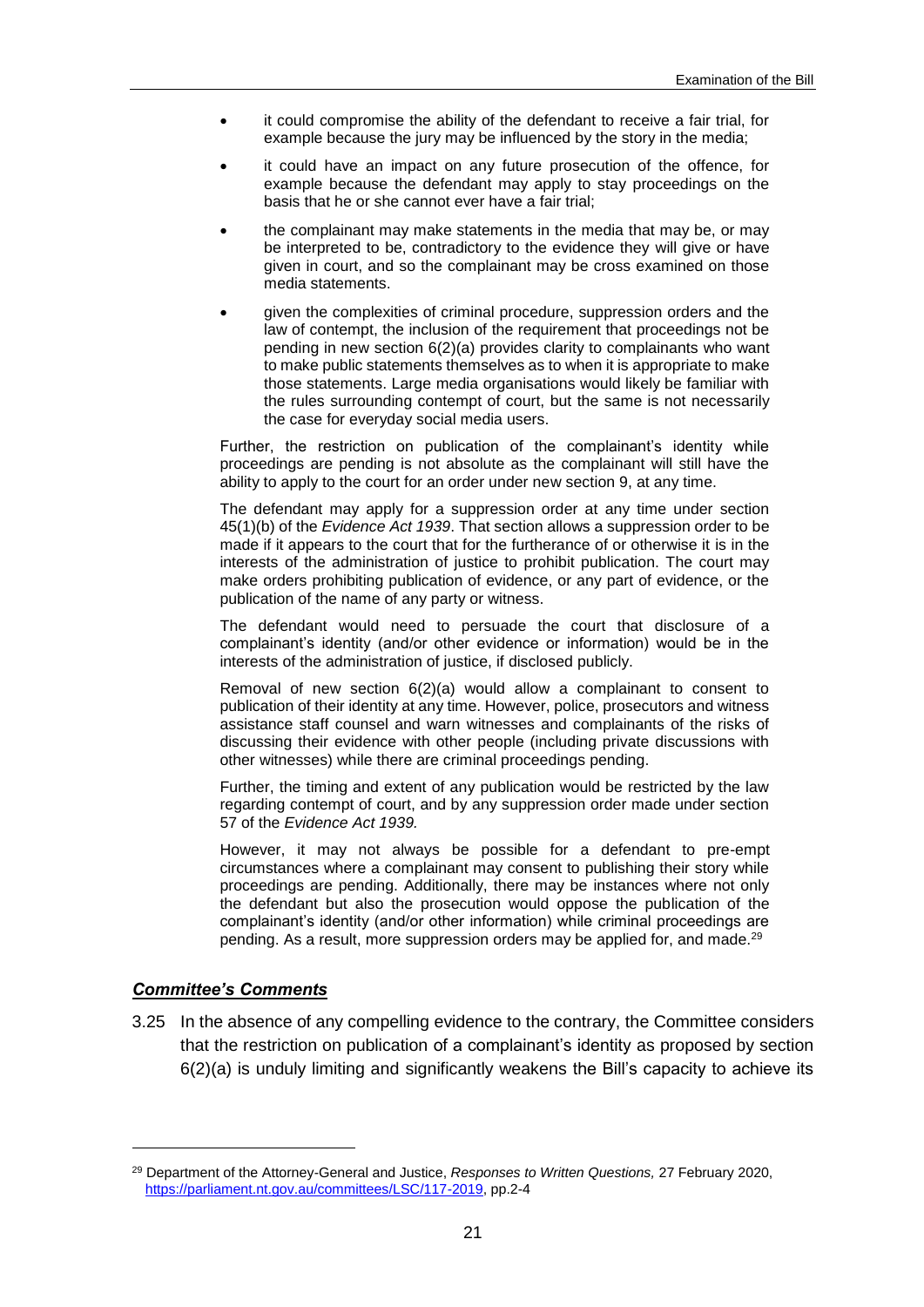objective of "giving survivors a voice, autonomy and control in situations where control has been taken away from them."<sup>30</sup>

- 3.26 In introducing the Bill, Minister Manison advised the Assembly that "it is time the Territory's law was modernised and brought into line with other jurisdictions"<sup>31</sup> However, as highlighted in the preceding discussion, with the exception of Victoria, the Committee notes that inclusion of this restriction is out of step with all other jurisdictions. The Committee also notes it did not receive any evidence to suggest that the absence of this type of restriction in other jurisdictions has proven to be problematic.
- 3.27 While the Committee notes that the restriction on publication of the complainant's identity while proceedings are pending is not absolute given that they may apply to the court for an order under proposed section 9 at any time, as the Minister and witnesses to this inquiry acknowledged, this is an "expensive and time consuming process"<sup>32</sup> and is therefore not an option that would necessarily be available to many complainants.
- 3.28 As highlighted by the Department, irrespective of proposed section 6(2)(a), a complainant's ability to make public statements may still be restricted by the laws of contempt, suppression orders, or the advice of police, prosecutors, witness assistance staff or lawyers. As such, the Committee is of the view that there is no justification for the additional restriction on publication as provided for in proposed section 6(2)(a).

#### <span id="page-21-1"></span>**Recommendation 3**

<span id="page-21-2"></span>**The Committee recommends that proposed section 6(2) be amended to remove subsection 6(2)(a).**

#### <span id="page-21-0"></span>*Definition of the Terms 'Pending' and 'Proceeding'*

3.29 While the Northern Territory Legal Aid Commission (NTLAC) expressed their support for section 6(2)(a), they recommended that it be amended to clarify the meaning of the term 'pending':

> According to the Explanatory Statement this ['pending'] means that "the publication or representation must not be made until all the proceedings for the sexual offence, including any appeal or retrial, are finalised." The Commission submits that the words in the Bill may not live up to the claim made in the Explanatory Statement. … Accordingly, the Commission recommends that the Bill be amended to define the term "pending" to include the allowable appeal period following a judicial determination in a proceeding; or to use an expression such as "not finally disposed of" instead of pending.<sup>33</sup>

<sup>30</sup> Hon Nicole Manison MLA, Treasurer, *Draft Daily Hansard – Thursday 28 November 2019,*  [https://www.territorystories.nt.gov.au/jspui/handle/10070/755088,](https://www.territorystories.nt.gov.au/jspui/handle/10070/755088) p.8

<sup>31</sup> Hon Nicole Manison MLA, Treasurer, *Draft Daily Hansard – Thursday 28 November 2019,*  [https://www.territorystories.nt.gov.au/jspui/handle/10070/755088,](https://www.territorystories.nt.gov.au/jspui/handle/10070/755088) p.8

<sup>32</sup> Hon Nicole Manison MLA, Treasurer, *Draft Daily Hansard – Thursday 28 November 2019,*  [https://www.territorystories.nt.gov.au/jspui/handle/10070/755088,](https://www.territorystories.nt.gov.au/jspui/handle/10070/755088) p.8

<sup>&</sup>lt;sup>33</sup> Northern Territory Legal Aid Commission, Submission 2, pp.1-2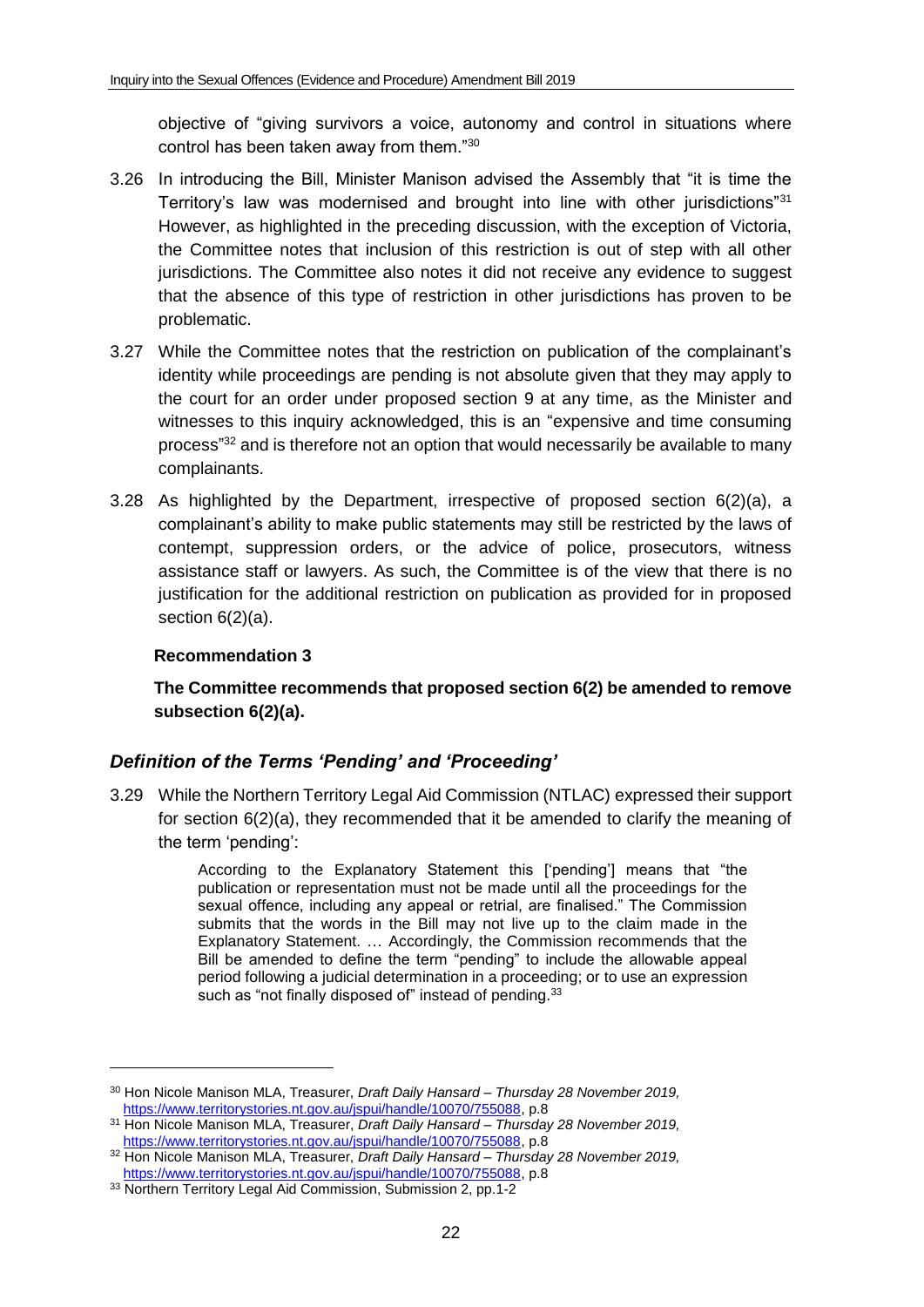3.30 EROCA raised a similar concern noting that:

If subsection  $6(2)(a)$  is to be maintained, we note that it applies only where no "proceeding" is "pending". Neither of these terms is defined. We submit that "proceeding" should be narrowly defined as only a criminal prosecution proceeding of the particular sexual offence in question, to avoid any suggestion that it might include related civil proceedings or other proceedings that may be tangentially related to the sexual offence.<sup>34</sup>

3.31 The Department subsequently advised that:

It was considered that the terms 'proceeding' and 'pending' were clear in meaning. … There is a risk that defining the terms may inappropriately narrow or broaden the scope of the prohibition. …

It is not considered necessary to define 'proceeding' as a 'criminal' proceeding. This is because the surrounding words in new section 6(2)(a) provide meaning to the word. The relevant proceeding in that subsection can only be a criminal proceeding because it refers to proceedings 'relating to the sexual offence that was alleged to have been committed.'

With respect to the word 'pending', the Explanatory Statement evidences the intention to cover any appeal period or possible retrial. The alternative wording suggested by the NT Legal Aid Commission may also give effect to that intention.<sup>35</sup>

However, during the public hearing, Ms Leonique Swart (Principal Policy Lawyer, Legal Policy: Department of the Attorney-General and Justice) acknowledged that:

Through listening to the testimony and reading the submissions, the issue of proceedings pending might be considered to be a bit unclear about when it stops and starts. … Potentially, there is a bit of ambiguity. Courts in one jurisdiction might deal with it slightly differently than in another jurisdiction.<sup>36</sup>

#### *Committee's Comments*

1

3.32 While the Department noted that inclusion of the requirement that proceedings not be 'pending' sought to provide clarity to complainants who want to make public statements as to when it is appropriate to do so, it was also acknowledged that it may be unclear as to when proceedings pending start and stop.<sup>37</sup> Although the Department noted that there may be a risk that defining the term may inappropriately narrow or broaden the scope of the prohibition, the Committee is of the view that if proposed section 6(2)(a) is to be retained, the term 'pending' ought to be defined. In addition to providing clarity for complainants, inclusion of a definition of 'pending' will ensure that the Bill is unambiguous and drafted in a sufficiently clear and precise manner.

<sup>34</sup> End Rape on Campus Australia, Submission 3, p.3

<sup>35</sup> Department of the Attorney-General and Justice, *Responses to Written Questions,* 27 February 2020, [https://parliament.nt.gov.au/committees/LSC/117-2019,](https://parliament.nt.gov.au/committees/LSC/117-2019) p.5

<sup>36</sup> Committee Transcript, Public Hearing, 2 March 2020, p.11

<sup>37</sup> Department of the Attorney-General and Justice, *Responses to Written Questions,* 27 February 2020, [https://parliament.nt.gov.au/committees/LSC/117-2019,](https://parliament.nt.gov.au/committees/LSC/117-2019) p.2; Committee Transcript, Public Hearing, 2 March 2020, p.11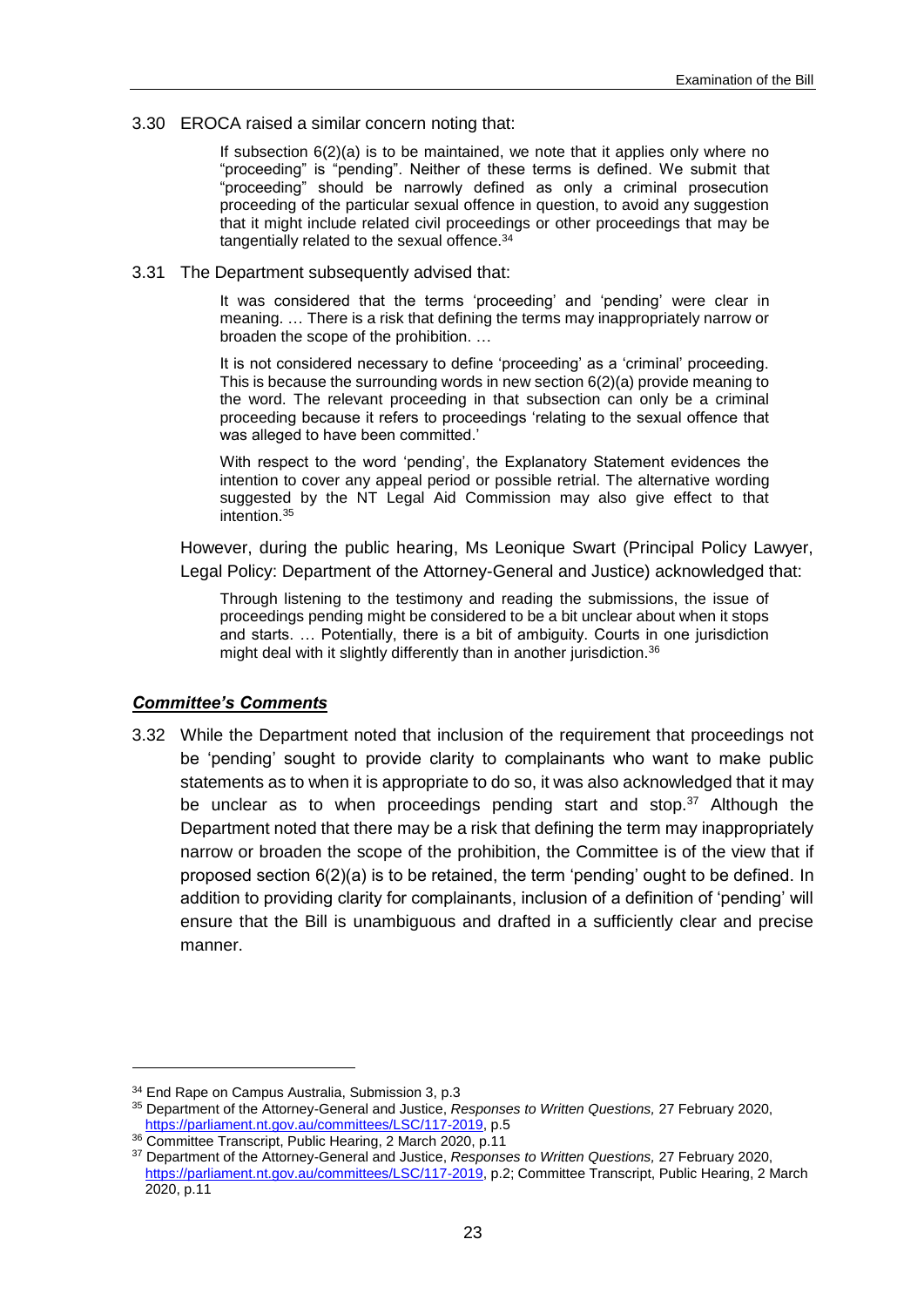#### <span id="page-23-1"></span>**Recommendation 4**

<span id="page-23-2"></span>**The Committee recommends that, if the Assembly does not agree to recommendation 3, proposed section 6(2)(a) be amended to include a definition of the term 'pending'.**

#### <span id="page-23-0"></span>*Capacity to Consent*

- 3.33 Proposed section 6(2)(b)(ii) requires that the affected complainant was an adult with capacity to consent when consenting. Proposed section 6(4) then defines the concept of having 'capacity' to consent as meaning that the person is (a) capable of freely and voluntarily consenting; and (b) is not incapable of consenting because of mental impairment as defined in section 43A of the *Criminal Code Act 1983* (NT). However, NTLAC and KLS raised concern regarding the definition of 'capacity' in section  $6(4)(a)$ .
- 3.34 NTLAC suggested that to ensure that consent has not been vitiated by fraud, mistake, duress or inducement, consideration be given to the approach taken by the British Parliament:

Section 5 of the *Sexual Offences (Amendment) Act 1992* (UK) establishes that the written consent of a complainant is a defence to a prosecution for publishing a complainant's identity unless "it is proved that any person interfered unreasonably with the peace or comfort of the person giving the consent, with intent to obtain it." The Commission recommends that the offence provision further provide that the publisher is guilty if the publisher knows about or is reckless as to the interference.<sup>38</sup>

3.35 Alternatively, KLS suggested that consideration be given to the approach taken in Queensland:

> In Queensland, capacity is defined to mean that the person is capable of understanding the nature and effect of decisions, and can freely and voluntarily make decisions and communicate these in some way, as per the *Guardianship and Administration Act 2000* (Qld). A similar approach in the Northern Territory, such as one based on the meaning of decision-making capacity in the *Guardianship of Adults Act 2016* (NT), may provide greater assistance to the Court in determining whether a person has capacity to consent, particularly in circumstances of mental impairment.<sup>39</sup>

3.36 The Department advised that, in developing the Bill, consideration was given to both the UK and Queensland provisions. However, neither was considered satisfactory. It was also noted that the meaning of decision-making capacity as provided for in section 5(1) of the *Guardianship of Adults Act 2016* (NT) is more complex than is required in the context of the Bill.<sup>40</sup>

> The way the definition of consent is currently drafted was considered appropriate to implement the policy that the adult complainant must freely and voluntarily consent to disclosure and must not have a mental impairment that prevents their free and voluntary consent. The Department considers the current drafting achieves its purpose.

<sup>38</sup> Northern Territory Legal Aid Commission, Submission 2, pp.2-3

<sup>39</sup> Knowmore Legal Service, Submission 5, p.4

<sup>40</sup> Department of the Attorney-General and Justice, *Responses to Written Questions,* 27 February 2020, [https://parliament.nt.gov.au/committees/LSC/117-2019,](https://parliament.nt.gov.au/committees/LSC/117-2019) p.7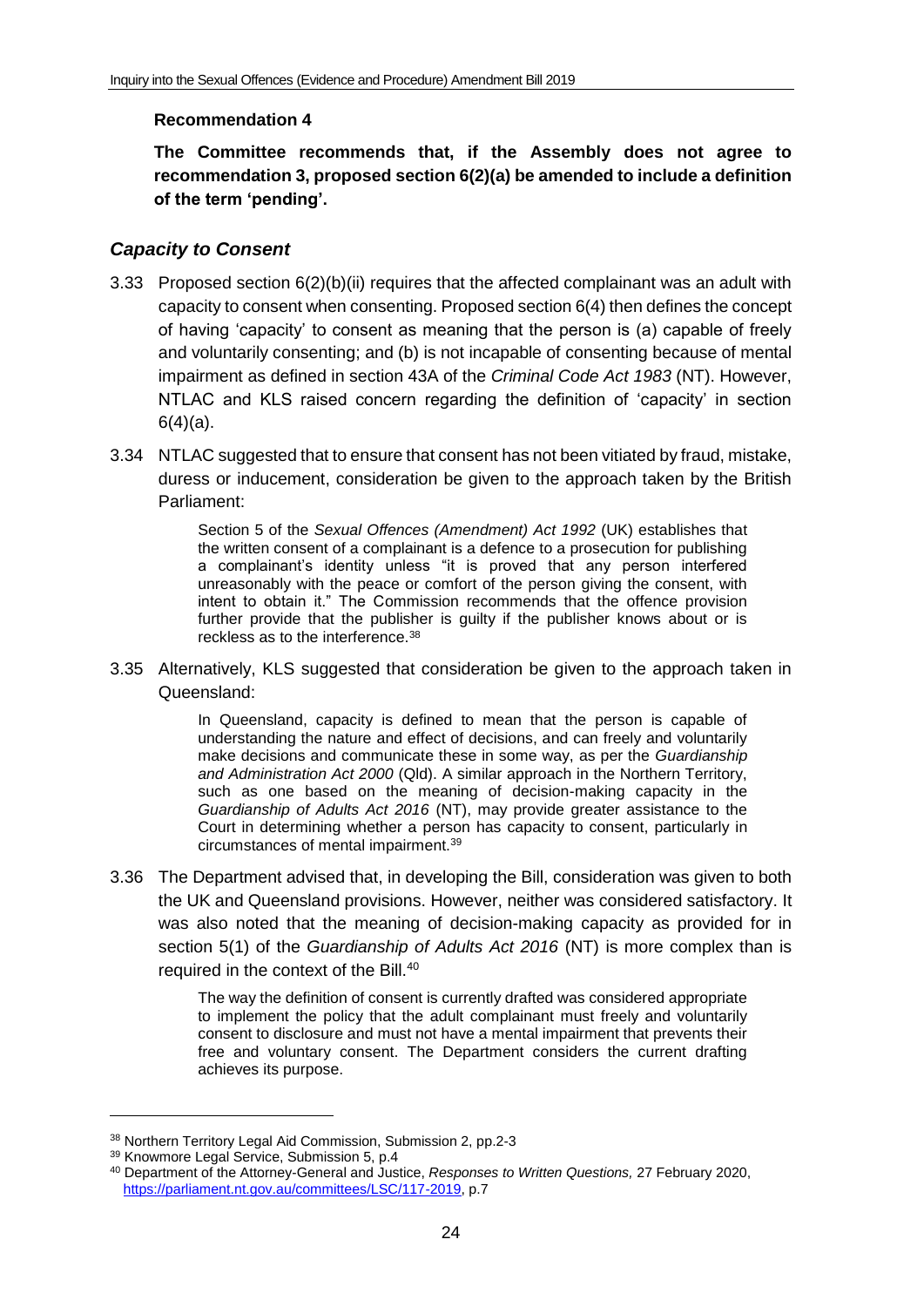New section  $6(2)(b)(ii)$  states that in order for the defence to be made out, firstly the adult has to have 'capacity to consent' at the relevant time, which is 'when consenting'. Secondly, the adult, at the relevant time, has to be capable of freely or voluntarily consenting. If the person was under some sort of duress at the time of giving consent such that they could not be said to be giving free and voluntary consent, they would not be 'capable of freely and voluntarily' consenting.<sup>41</sup>

#### *Committee's Comments*

3.37 The Committee is satisfied with Department's response.

#### <span id="page-24-0"></span>*Disclosing identity of defendant*

- 3.38 Proposed section 7 provides that it is an offence to intentionally publish or make a statement or representation that results in the disclosure of a defendant's name, address, school, place of employment, or any other particular likely to lead to the identification of the defendant if the disclosure occurs before the defendant is committed for trial or sentence upon a charge of having committed the sexual offence to which the statement or representation relates. As with proposed section 6, the offence carries a maximum penalty of 40 penalty units or 6 months imprisonment.
- 3.39 Submitters raised significant concern regarding the Bill's retention of a blanket prohibition on publication of a defendant's identity. As EROCA pointed out:

This is the only crime in the NT where charged individuals are offered a special protection. The policy justification for this is unsound; it is rooted in a historical and baseless assumption regarding that women in particular often make false accusations of sexual violence, and therefore those who stand accused deserve a special level of protection. This justification is out of step with current evidence and thinking. It is misogynistic and baseless. Other jurisdictions including NSW, Victoria, ACT, Tasmania, and Western Australia do not offer this especial protection. South Australia is currently reviewing their law on this matter. Should they amend it to bring it into alignment with most other Australian jurisdictions this will leave the NT and Queensland as the last remaining hold outs. It is commonly believed that this protection is in place because sexual offences are ruinous to a person's reputation. Arguably charges of murder are as ruinous if not more ruinous. In reality this outdated law was introduced based on unsound logic. It favours the interests of the accused. If a defendant wishes to have their identity suppressed once they have been charged with a sexual offence, then the onus should be on them to convince the court that that is necessary or appropriate in the particular circumstance of their case. The default position should be open justice, not suppression. We therefore recommend that the Committee review this matter.<sup>42</sup>

#### 3.40 ARTK expressed a similar view:

This section of the Act is undeniably anachronistic and Northern Territorians should rightly be puzzled as to why an automatic restriction on publishing the identity of alleged sex offenders applies in 2019. … Section 7 of the Act is out of step with New South Wales, Victoria, Western Australia, Tasmania and the ACT regarding this law.

There have been no ill-effects of the ability to publish the names of those charged with sex offences in those jurisdictions. To the contrary, as Australian society has

-

<sup>41</sup> Department of the Attorney-General and Justice, *Responses to Written Questions,* 27 February 2020, [https://parliament.nt.gov.au/committees/LSC/117-2019,](https://parliament.nt.gov.au/committees/LSC/117-2019) p.7

<sup>42</sup> End Rape on Campus Australia, Submission 3, p.3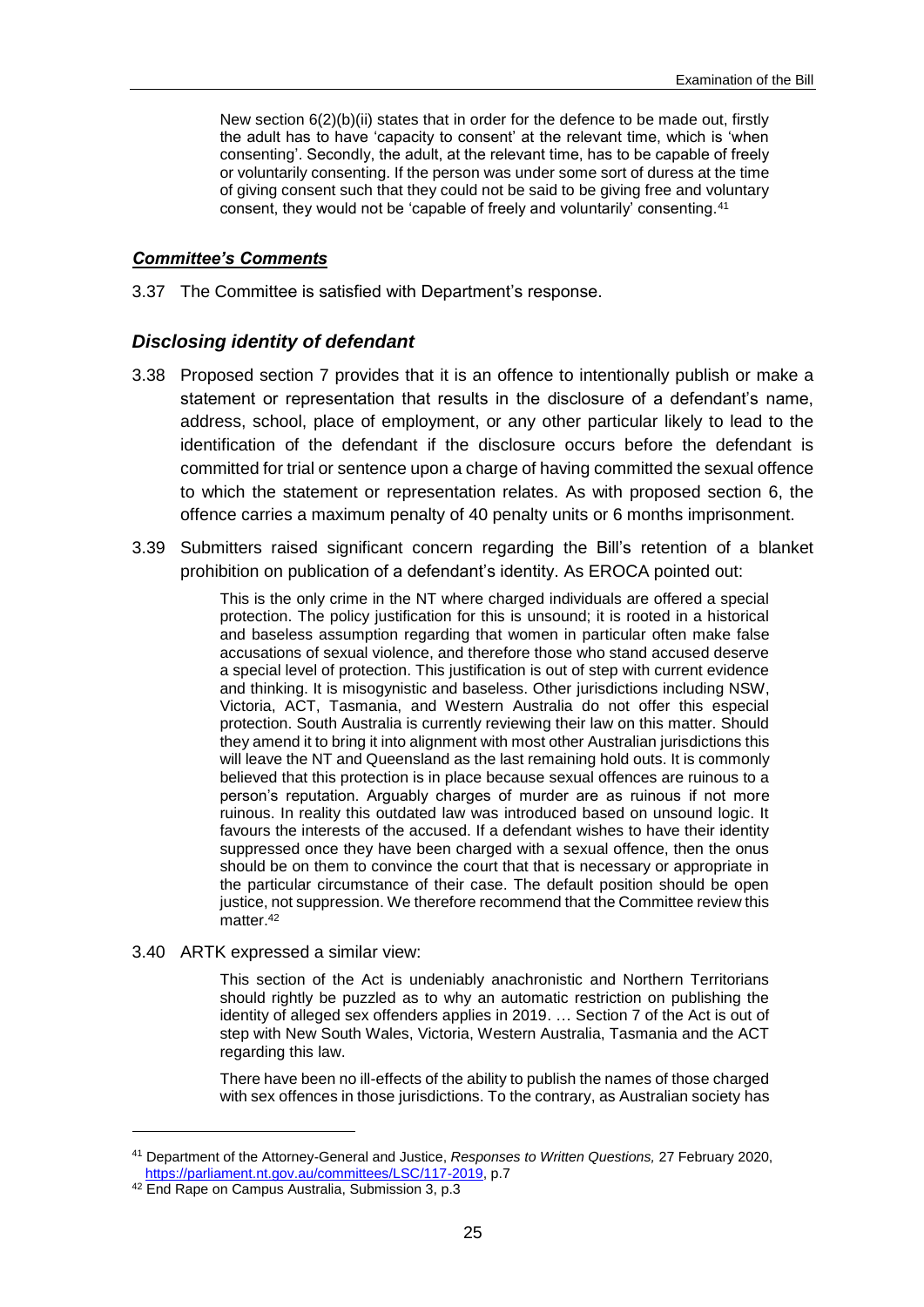taken a more open and honest approach to talking about and tackling sexual and domestic violence, it is widely reported in research and by survivors that fulsome publication and broadcast of details about sexual offence prosecutions are powerful tools in educating and tackling these society-wide issues.

We also note that while we recommend the repeal of section 7 it would remain open to a sex offence defendant to apply for a suppression order pursuant to section 57 of the *Evidence Act 1939* (NT) in relation to his (or her) name. The court can then exercise the usual process of deciding whether or not to grant a suppression order and in what terms.<sup>43</sup>

3.41 On 3 March 2020, the South Australian Parliament passed the Evidence (Reporting on Sexual Offences) Amendment Bill 2020 which removes the blanket prohibition on publication of a defendant's identity. However, rather than removing the prohibition altogether, the South Australian Bill retains the restriction on publication until the conclusion of the accused person's first court appearance. <sup>44</sup> In speaking on the Bill, Attorney-General the Hon Vicki Chapman MHA, noted that the Bill gave effect to the 2011 review conducted by the Hon Brian Martin AO QC. In recommending the repeal of restrictions on the publication of the identity of those charged with sexual offences, the Attorney-General noted that in his review Justice Martin stated that:

> In my opinion the interests of the few who would be adversely affected by removing automatic prohibition currently mandated by section 71A do not justify the constraint on the principle of open justice affected by section 71A. To the extent that the few adversely affected by a publication of identity, their personal interests are outweighed by the greater public interest in adhering to an open system.

> Removal of the automatic prohibition on publication of identity in these cases will remove the source of rumour and innuendo which currently accompanies the charging of sexual offences in any cases which attract media interest. Publication of identity might also promote the possibility of witnesses coming forward.<sup>45</sup>

3.42 Given that proposed section 7 is now inconsistent with comparable legislation in all other jurisdictions apart from Queensland, the Committee sought clarification from the Department as to the justification for this prohibition and was subsequently advised that:

> The purpose of the Bill is to lift the blanket prohibition on disclosure of a complainant's identity in circumstances where an adult complainant consents to the disclosure. The amendments to the *Sexual Offences (Evidence and Procedure) Act 1983* required to give effect to this policy have required the redrafting of a number of sections of that Act. However, policy changes to other sections of the Act were beyond the scope of the Bill. Amendment to section 7 is an example. It has been redrafted in the Bill but with the same policy effect as under the current Act.

> The policy basis of defendant anonymity was to protect them from reputational damage that could be caused if an allegation was false or if charges were subsequently dropped. It is acknowledged that this policy treats defendants charged with sexual offences differently from persons charged with any other offence and that it runs counter to the principle of 'open justice.'

<sup>43</sup> Australia's Right to Know, Submission 8, p.4

<sup>44</sup> Evidence (Reporting on Sexual Offences) Amendment Bill 2020, Part 2, Amendment of Evidence Act 1929; Parliament of South Australia, *South Australian Legislative Tracking, Evidence (Reporting on Sexual Offences) Amendment Bill 2020,* <https://www.parliament.sa.gov.au/Legislation/SALT>

<sup>45</sup> Parliament of South Australia, *Hansard, House of Assembly, Tuesday 3 March 2020,*  [http://hansardpublic.parliament.sa.gov.au/Pages/HansardResult.aspx#/docid/HANSARD-11-37361,](http://hansardpublic.parliament.sa.gov.au/Pages/HansardResult.aspx#/docid/HANSARD-11-37361) p.380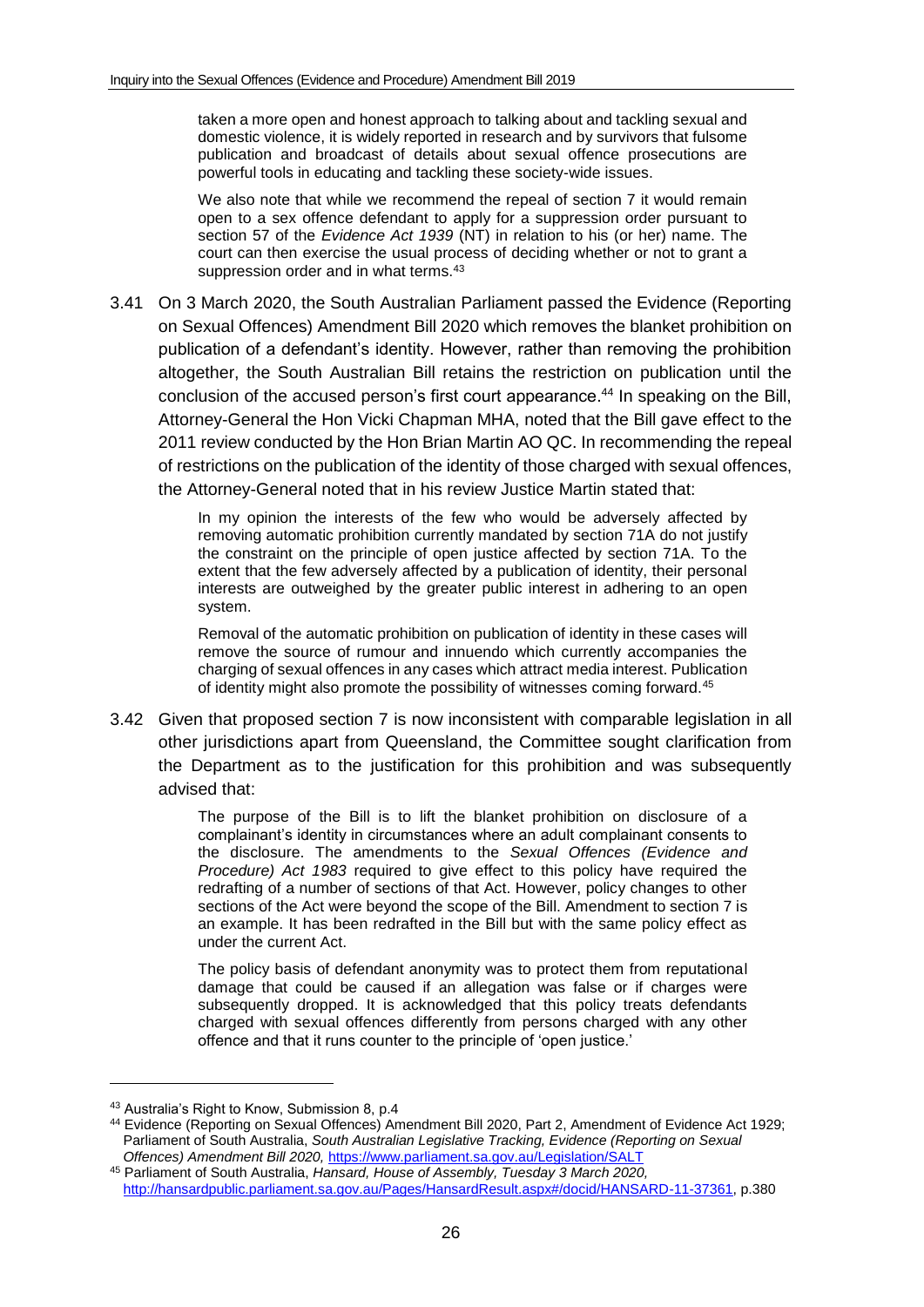Removal of section 7 would not significantly impact the operation of the amendments made in the Bill which relate to publication of a complainant's identity. However, it is not recommended that section 7 be repealed without wider stakeholder consultation.<sup>46</sup>

3.43 The Committee also sought the Department's views on the recent amendments to the South Australian legislation. As the Department noted:

> Current section 71A(2) of the *Evidence Act 1929* (SA) operates similarly to current sections 7 and 11B(1)(c) of the *Sexual Offences (Evidence and Procedure) Act 1983,* or proposed new section 7 in the NT Bill. The South Australian section prohibits the publication of the identity of a defendant in sexual offence proceedings until the 'relevant date', which is at the time of a plea of guilty or a finding or guilt for minor indictable sexual offence matters. The Evidence (Reporting on Sexual Offences) Amendment Bill 2019 (SA) will amend section 71A(2) of the *Evidence Act 1929* (SA) so that the prohibition on publication of the identity of the defendant in a sexual offence proceeding is restricted to the time before the conclusion of the accused's first court appearance.

> The South Australian Treasurer, the Hon Rob Lucas MP, in his second reading speech for the SA Bill, stated that the reasons for the prohibition applying until the time of the first court appearance are:

- preserving the integrity of an on-going police investigation and future criminal proceedings by ensuring there can be no reporting on a potential arrest before it happens;
- the existing prohibition can fuel rumour and innuendo impacting on the ability of the defendant to receive a fair trial;
- enabling a victim who is an adult and who consents to speak publicly about what they allege the defendant did after the first court hearing; and
- ensuring that there is no inadvertent identification of an alleged victim.

It is not clear to what extent these reasons are applicable in the Norther Territory context to justify only adjusting the timeframe for the prohibition rather than removing the prohibition completely. It is noted that the effect of the South Australian Bill is to preserve the status of the defendants of sexual offences as a special category of defendant. The Department reiterates its recommendation that whether to retain or amend proposed section 7 be the subject of wider consultation.<sup>47</sup>

#### *Committee's Comments*

- 3.44 As acknowledged by the Department, the policy basis of defendant anonymity as provided for under section 7 treats defendants charged with sexual offences differently from persons charged with any other offence in the Northern Territory, runs counter to the principle of 'open justice', and has not been reviewed since the Act came into operation in 1983.
- 3.45 However, as submitters pointed out, societal attitudes in relation to sexual offence cases have changed significantly in the intervening 37 years. As highlighted in the preceding discussion, with the exception of Queensland, comparable provisions no longer exist in equivalent legislation in any other jurisdiction. The Committee also

<sup>46</sup> Department of the Attorney-General and Justice, *Responses to Written Questions,* 27 February 2020, [https://parliament.nt.gov.au/committees/LSC/117-2019,](https://parliament.nt.gov.au/committees/LSC/117-2019) p.8

<sup>47</sup> Department of the Attorney-General and Justice, *Answer to Question Taken on Notice,* 6 March 2020, [https://parliament.nt.gov.au/committees/LSC/117-2019,](https://parliament.nt.gov.au/committees/LSC/117-2019) p.1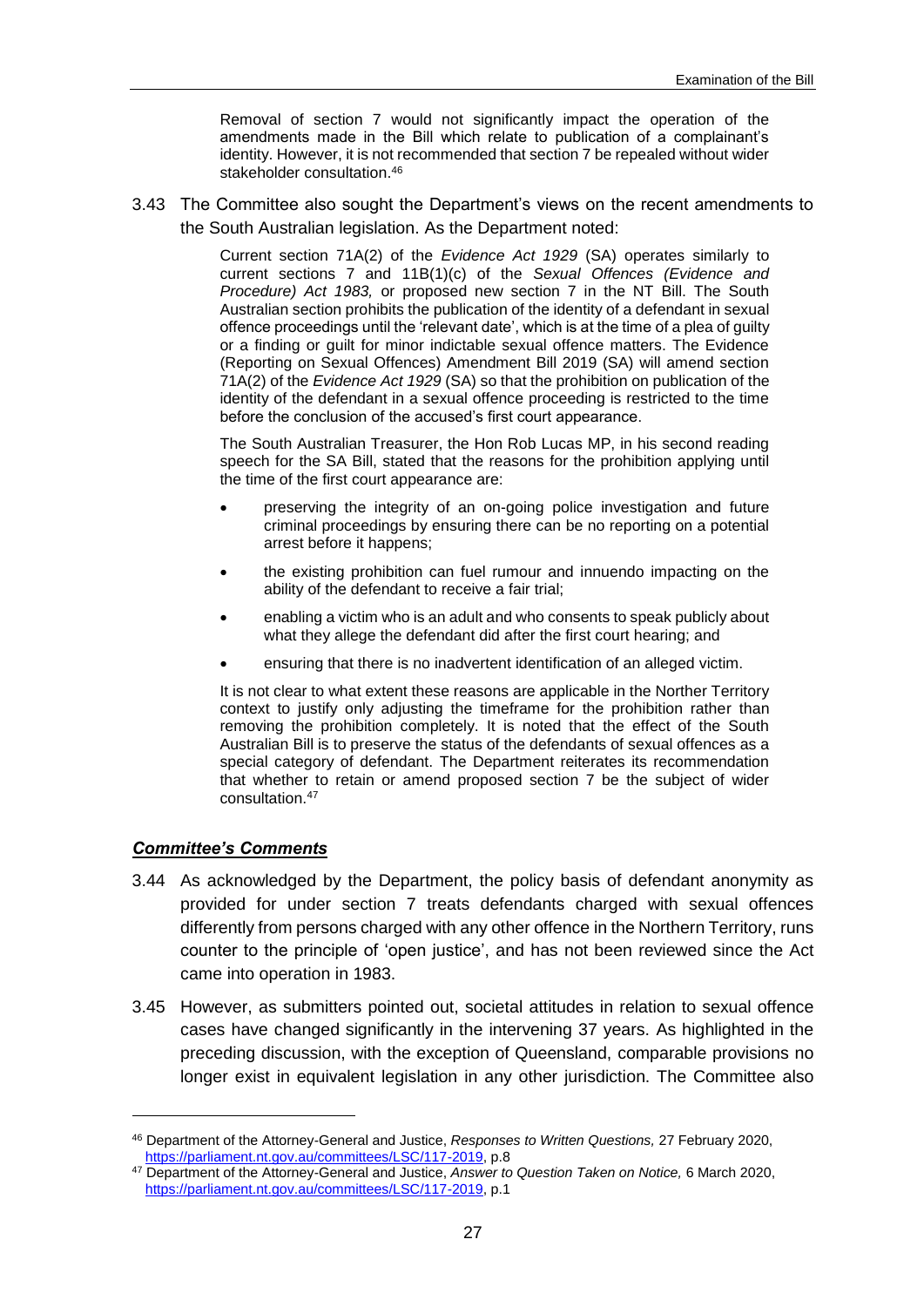notes that it did not receive any evidence to indicate that the absence of similar provisions elsewhere have proven to be problematic.

3.46 Given that the defendant can apply for a suppression order at any time; the court may make orders prohibiting publication of evidence or the name of any party or witness; and, as the Department pointed out, removal of section 7 would not significantly impact the operation of the proposed legislation, the Committee is of the view that in 2020 there is no justification for maintaining the blanket prohibition on disclosure of a defendant's identity in sexual offence cases.

#### <span id="page-27-1"></span>**Recommendation 5**

<span id="page-27-2"></span>**The Committee recommends that the Bill be amended to remove proposed section 7.**

#### <span id="page-27-0"></span>*Contempt*

- 3.47 Proposed section 11 retains the effect of repealed section 11C to provide that if a person is charged with or found guilty of an offence against the aforementioned proposed sections 6 and 7, or proposed section 10 'Contravention of an order', the Court may also deal with the person for contempt of court.
- 3.48 However, EROCA and ARTK expressed the view that, given the Bill provides that it is a criminal offence to contravene sections 6, 7, or 10, there is no need to provide that the Court may also deal with the person for a contempt of court, and recommended that section 11 should be removed from the Bill.<sup>48</sup> As ARTK stated:

We note that the Northern Territory is an outlier in prescribing prosecution for contempt as the penalty applicable in legislation protecting complainants in sexual offence cases.

We note here that Tasmania is currently consulting on a similar issue which will retain the dual contempt/offence penalty provision in that jurisdiction. ARTK has recommended that Tasmania delete the contempt penalty provision. We make the same recommendation here and recommend that section 11 of the Bill be deleted in full.

We recommend the deletion of the contempt provisions in the outlier jurisdictions of the Northern Territory and Tasmania because prescribing conduct as punishable as a contempt of court exposes a potential defendant to unnecessary uncertainty given the penalty ultimately applied will be at the court's discretion. That said, prescribing conduct as both a potential contempt and an offence is worse as it combines both the element of uncertainty with the risk of selfincrimination.

For example, should a media publisher identify a complainant in a sexual offence case and a complaint follow that either the publisher did not have consent at all or had not met all of the requirements of sub-section 6(2), it would be prudent to apologise to the court in the face of a potential contempt charge. Any such apology could be regarded as an admission of liability and used against the publisher once charged with an offence.

<sup>48</sup> End Rape on Campus Australia, Submission 3, p.3; Australia's Right to Know, Submission 8, p.5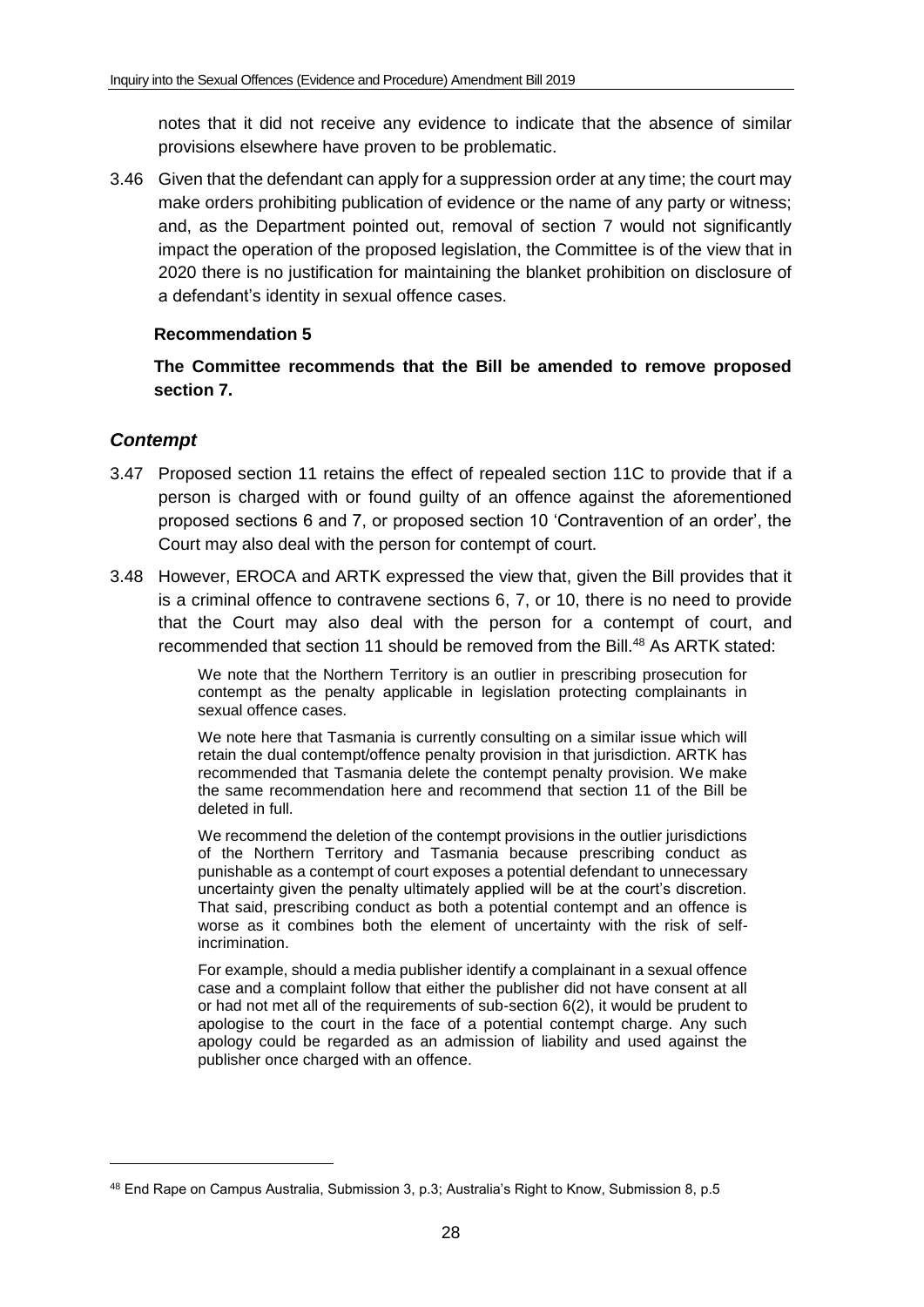ARTK submits that the risk of a penalty provision will sufficiently deter to enforce compliance with section 6 and recommends that the penalty provisions be retained and all reference to contempt removed.<sup>49</sup>

3.49 The Committee sought clarification from the Department regarding the anticipated operation of this provision, and was advised that:

> New section 11 has existed (with slight changes to its wording or section number) since the initial passage of the *Sexual Offences (Evidence and Procedure) Act* in 1983. The Bill only renumbers that section.

> New section 11 is a saving provision to make it clear that the legislation does not override the application of the common law of contempt. It is noted that similar provisions exist in Tasmanian and Queensland legislation, and that the Tasmanian Government proposes to retain the provision in its draft Evidence Amendment Bill 2020 which was released for public consultation in late 2019.

> The law of contempt aims to prevent interference with the administration of justice and to maintain the order and integrity of courts as a matter of public interest. More particularly, contempt prohibits publication of material that tends to interfere with legal proceedings (known as sub judice contempt), and publications which interfere with justice as a continuing process, for example because the publication denigrates judges or courts so as to undermine public confidence in the administration of justice ('scandalise the court' contempt}. There are special procedures for contempt proceedings and usually the Attorney-General or Registrar of the court formulates the charges.

> The offences in new sections 6, 7 and 10 are different and distinct offences from contempt of court. Not all conduct that will breach proposed sections 6, 7 or 10 will constitute contempt of court. For example, publication of a complainant's identity in breach of new section 6(1) will not be a contempt of court unless the court considers the publication also created a substantial risk of prejudice to the administration of justice.

> An analogous situation arises under the *Juries Act 1962*. The Act creates a number of offences. There may be circumstances where conduct by a juror may be a contempt of court, and concurrently constitute a breach of the *Juries Act 1962*. The conduct can constitute both a statutory and a common law offence, including contempt of court. The offender may be liable for both, but other legal principles would ensure the offender is not liable to be punished more than once for the same act or omission.

> Repealing current section 11C (or removing section 11 from the Bill) may make it unclear whether the *Sexual Offences (Evidence and Procedure) Act 1983*  intends to override the common law of contempt, though it is generally considered that clear and unambiguous words are required to override the Supreme Court's inherent jurisdiction to deal with contempt of court.<sup>50</sup>

#### *Committee's Comments*

-

3.50 The Committee is satisfied with the Department's clarification.

### <span id="page-28-0"></span>**Consequential Amendment of Youth Justice Act 2005**

3.51 Clause 8 amends section 50 of the *Youth Justice Act 2005* (as amended by the *Youth Justice and Related Legislation Amendment Act 2019*) which provides that a person

<sup>49</sup> Australia's Right to Know, Submission 8, p.5

<sup>50</sup> Department of the Attorney-General and Justice, *Responses to Written Questions,* 27 February 2020, [https://parliament.nt.gov.au/committees/LSC/117-2019,](https://parliament.nt.gov.au/committees/LSC/117-2019) pp.10-11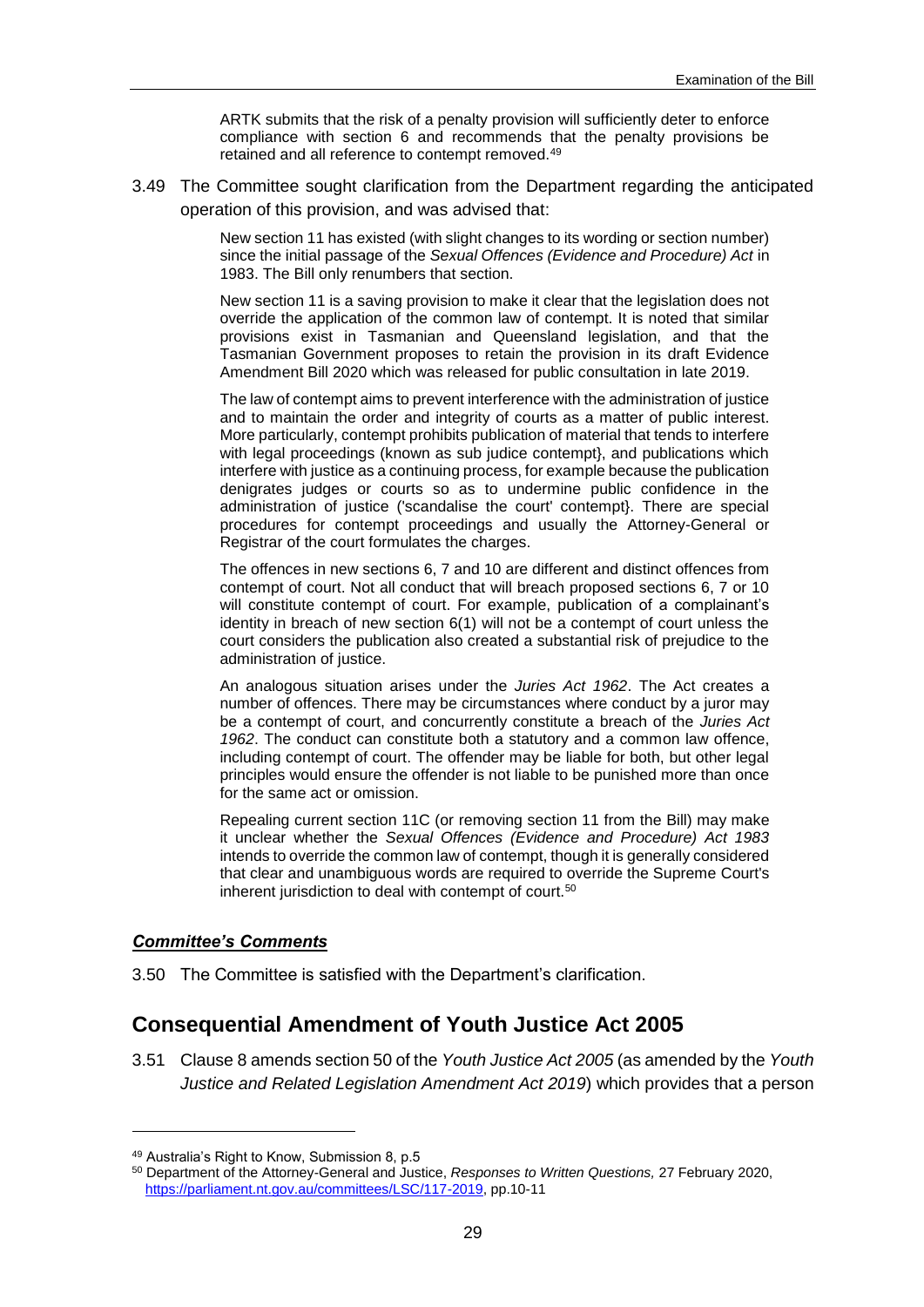who publishes any information relating to proceedings in the Youth Justice Court or proceedings in any other court arising out of proceedings in the Youth Justice Court that is likely to lead to the identification of the youth, witness or other party in the proceeding is guilty of an offence.

3.52 However, as noted in the Explanatory Statement, given that this offence could prevent a complainant in a sexual offence matter from being publicly identified where the defendant is a youth, this clause introduces a new exception to the offence where a report or information contains particulars of a complainant, as defined in the *Sexual Offences (Evidence and Procedure) Act 1983,* who has consented to the publication in accordance with proposed section 6(2)(b) of that Act as introduced by the Bill.

> This means that a complainant in a sexual offence proceeding where the defendant was a youth at the time of the offence may consent in writing to the publication of the report or information provided the complainant is an adult and has capacity to consent. According to new section 50(2)(c)(ii) however, the report or information must not identify the youth offender unless the youth has consented to the publication. According to new section  $50(2)(c)(iii)$  it also must not identify another witness who is a complainant unless that witness has consented in accordance with new section 6(2)(b) of the *Sexual Offences (Evidence and Procedure) Act 1983.*<sup>51</sup>

- 3.53 However, as NAAFLS pointed out, while proposed section 6(2)(b) of the Bill requires that the complainant is at least 18 years of age in order to provide consent, unless the Court authorises disclosure pursuant to proposed section 9, the same age threshold does not apply in relation to defendants that are minors. As such, NAAFLS sought clarification regarding the disparity between a complainant's right to disclose and that of a defendant. 52
- 3.54 The Department subsequently advised that:

Section 50 of the *Youth Justice Act 2005* will come into force in March 2020. It is introduced by the *Youth Justice and Related Legislation Amendment Act 2019*, was considered by and reported on by the former Social Policy Scrutiny Committee, and was ultimately debated and passed by the Legislative Assembly in September 2019.

Section 50 addresses recommendation 25.25 of the Northern Territory Royal Commission into the Protection and Detention of Children, that proceedings under the Youth Justice Act 2005 should be heard in closed court with the court retaining a discretion to publish all or part of a proceeding upon application. It is also based on section 534 of the Children Youth and Families Act 2005 (Vic) with the additional ability for the youth to consent to publication.

The intended policy of permitting the youth to consent was for youth defendants to be able to 'own' their stories generally. The two provisions arise out of different policy circumstances. One provision applies to victims and alleged victims of sexual offences for whom, as evidenced by the protections in the Bill and in numerous other jurisdictions, the law will provide special protection, and the other applies to youth defendants.

If the Committee were to make a recommendation with respect to the age at which a youth may consent, the Minister will consider it.

 $\overline{a}$ 

<sup>51</sup> Explanatory Statement, *Sexual Offences (Evidence and Procedure) Amendment Bill 2019 (Serial 117),*  [https://parliament.nt.gov.au/committees/LSC/117-2019,](https://parliament.nt.gov.au/committees/LSC/117-2019) p.5

<sup>52</sup> North Australian Aboriginal Family Legal Service, Submission 10, pp.3-5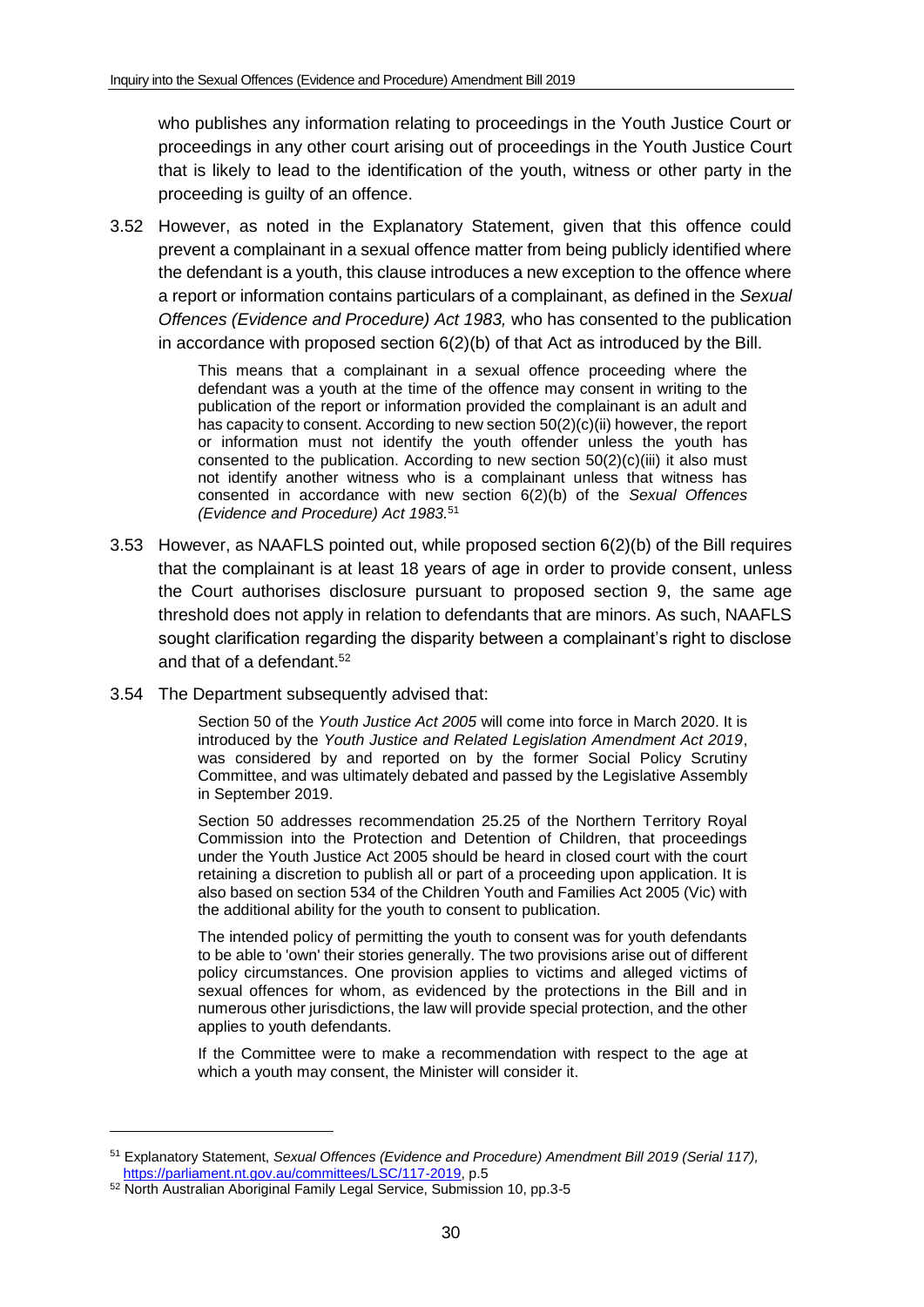#### *Committee's Comments*

- 3.55 The Committee acknowledges and supports the policy intent regarding a youth defendant being able to 'own' their story. However, the Committee is of the view that, as is the case for a complainant, a youth defendant in a sexual offence proceeding should also be an adult with capacity to consent when consenting to the publication of their identity. To ensure consistency, the Committee has therefore recommended that section 50 of the *Youth Justice Act 2005* be amended accordingly.
- 3.56 While not within the scope of the current inquiry, the Committee also expressed some concern that the *Youth Justice Act 2005* does not stipulate a minimum age for youth defendants who may wish to consent to their identity being published. Given the potential for a young person to consent to their identity being made public, only to regret the decision later in life, the Committee is of the view that the Government may wish to consider whether any further amendments are required in this regard.

#### <span id="page-30-0"></span>**Recommendation 6**

<span id="page-30-1"></span>**The Committee recommends that section 50 of the** *Youth Justice Act 2005* **be amended to provide that a youth defendant in a sexual offence case must be an adult with capacity to consent when consenting to the publication of their identity.**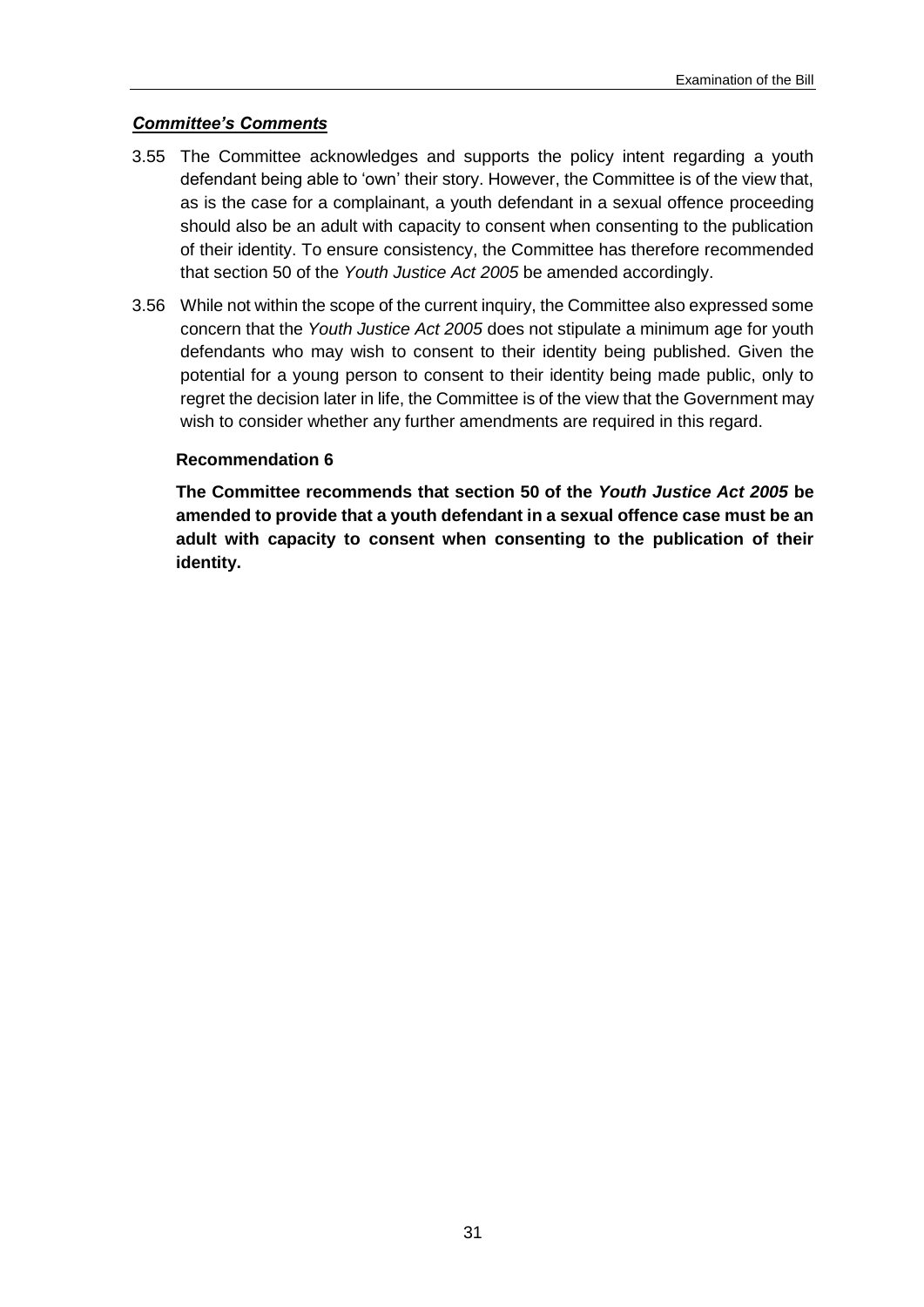## <span id="page-31-0"></span>**Appendix 1: Submissions Received**

#### **Submissions Received**

- 1. Victims of Crime NT
- 2. Northern Territory Legal Aid Commission
- 3. End Rape on Campus Australia and Marque Lawyers
- 4. Central Australian Aboriginal Family Legal Unit
- 5. knowmore legal service
- 6. Northern Territory Women's Legal Services
- 7. Northern Territory Council of Social Service
- 8. Australia's Right to Know
- 9. Rape & Domestic Violence Services Australia
- 10. North Australian Aboriginal Family Legal Service

#### **Note**

Copies of submissions are available at: [https://parliament.nt.gov.au/committees/LSC/117-](https://parliament.nt.gov.au/committees/LSC/117-2019) [2019](https://parliament.nt.gov.au/committees/LSC/117-2019)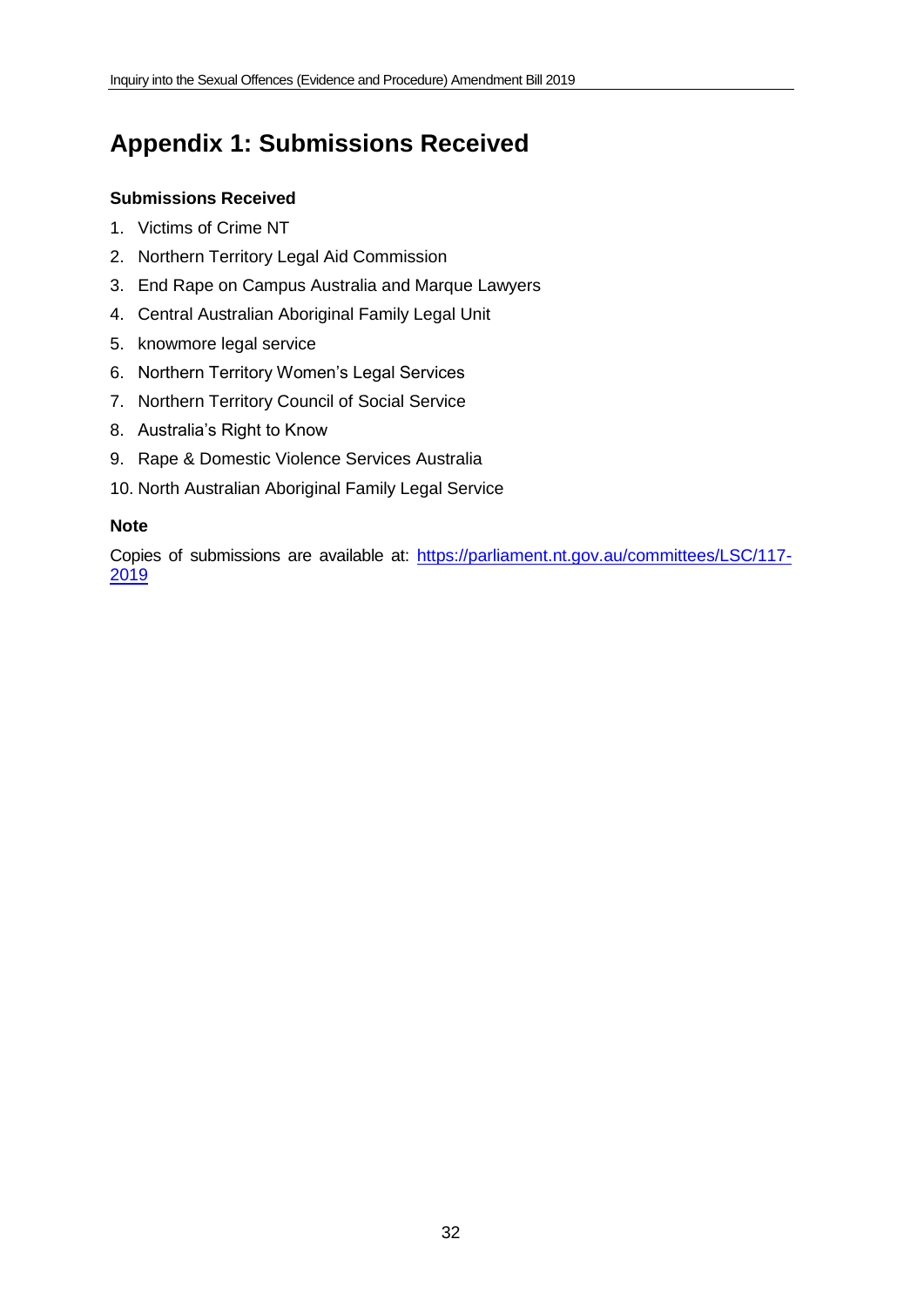## <span id="page-32-0"></span>**Appendix 2: Public Briefing and Public Hearings**

### **Public Briefing – 9 December 2019**

#### *Department of the Attorney-General and Justice*

Jenni Daniel-Yee: Director, Legal Policy Leonique Swart: Principal Policy Lawyer, Legal Policy

#### **Public Hearing – 2 March 2020**

*Northern Territory Women's Legal Services* Caitlin Weatherby-Fell: Senior Solicitor, Top End Women's Legal Services

#### *North Australian Aboriginal Family Legal Service* Melisa Coveney: Acting Principal Lawyer

Sophie Hantz: Solicitor

#### *Knowmore Legal Service*

Warren Strange: Executive Officer Lauren Hancock: Law Reform and Advocacy Officer

#### *Australia's Right to Know*

Georgia-Kate Schubert: Head of Policy and Government Affairs, News Corp Australia Gina McWilliams: Legal Counsel, News Corp Australia

#### *Department of the Attorney-General and Justice* Leonique Swart: Principal Policy Lawyer, Legal Policy Jane Bochmann: Senior Policy Lawyer, Legal Policy

#### **Note**

Copies of hearing transcripts and tabled papers are available at: <https://parliament.nt.gov.au/committees/LSC/117-2019>